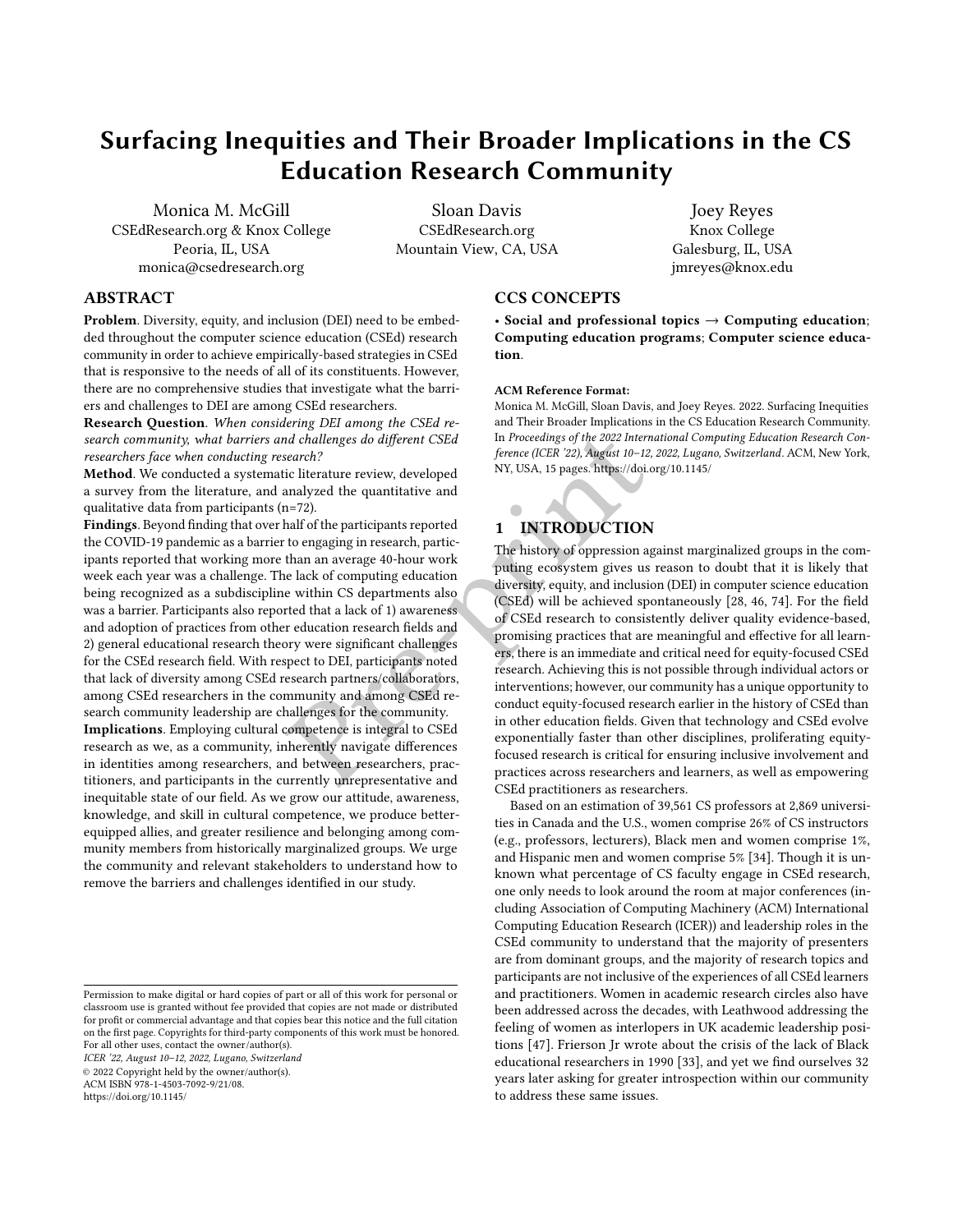Whenever possible, language referring to an individual's identities should be as precise as possible and defined by the individual in their own terms. While "historically marginalized group" is an imprecise, general term, we use it within to correctly position groups as the subjects of active marginalization rather than passively experiencing underrepresentation. Use of "historically marginalized group" aims to reflect the many dimensions among which people have been historically marginalized in computing (e.g., gender, race/ethnicity, disability status, etc.). We acknowledge that marginalized dimensions vary based on context (e.g., geography, institution, subfield, etc.)

Diversity, equity, and inclusion throughout the research community is a necessary precursor to achieving empirically-based strategies in CSEd that are responsive to the needs of all of its constituents. This includes an examination of the infrastructure and processes in place that favor certain researchers and research designs over others. As interventions must be grounded in the unique needs of the learner and practitioner populations they serve, the research supporting the intervention must be grounded in strong and aligned practice. Therefore, we conducted a study based on the following overarching question: When considering DEI among the CSEd research community, what barriers and challenges do different CSEd researchers face when conducting research?.

To examine this question, we conducted a systematic literature review to understand barriers and challenges conducting CSEd research. We then launched a survey based on the literature review and additional background literature to help identify which challenges our community faces and to what degree. The results of this study are important for surfacing barriers and challenges that are mostly rooted in inequities in an effort to motivate meaningful change.

## 2 SYSTEMATIC LITERATURE REVIEW

To conduct our systematic literature review (SLR), we used the framework created by [Khan et al.,](#page-13-3) which consists of framing the question for the SLR, identifying relevant publications and selection criteria, assessing the quality of the literature, summarizing the evidence, and synthesizing the findings [44].

## 2.1 Step 1. Framing the Question

Our free-form question for this SLR was: Is there research on issues related to equity among CSEd researchers? To provide more context for the question, we identified the following:

- Populations: CSEd researchers
- Interventions or exposures: Environments and challenges related to CSEd research
- Outcomes: Whether or not there are challenges for various subgroups within CSEd researcher communities
- Study designs: Quantitative, qualitative, mixed-methods, position papers (all)

# 2.2 Step 2. Identifying Relevant Publications and Selection Criteria

We identified the following relevant sources to conduct our searches: the ACM Digital Library, the Institute for Electrical and Electronics Engineers (IEEE) Xplore Digital Library, and Google Scholar. The

## <span id="page-1-0"></span>Table 1: Search keywords for each search conducted.

| Search | Keywords                                           |
|--------|----------------------------------------------------|
| 1      | "Education research" AND challenges AND (computing |
|        | OR "computer science")                             |
| 2      | "Education research" AND needs AND (computing OR   |
|        | "computer science")                                |
| 3      | "Education research" AND climate AND (computing    |
|        | OR "computer science")                             |
| 4      | "Education research" AND (community or environ-    |
|        | ment) AND (computing OR "computer science")        |
| 5      | "Education research" AND barriers AND (computing   |
|        | OR "computer science")                             |
| 6      | "Education research" AND (equity OR diversity OR   |

marginalized OR Black OR Hispanic OR Disabled) AND (computing OR "computer science")

<span id="page-1-1"></span>Table 2: Six searches were conducted on each library prior to duplicates being removed.

| er populations they serve, the                                       |                                                               |                |     |                    |  |
|----------------------------------------------------------------------|---------------------------------------------------------------|----------------|-----|--------------------|--|
| on must be grounded in strong                                        | Table 2: Six searches were conducted on each library prior to |                |     |                    |  |
| conducted a study based on the                                       | duplicates being removed.                                     |                |     |                    |  |
| hen considering DEI among the                                        |                                                               |                |     |                    |  |
| riers and challenges do different<br>ing research?.                  |                                                               | Search         | N   | # meeting criteria |  |
| nducted a systematic literature                                      |                                                               | 1              | 100 | 15                 |  |
| challenges conducting CSEd                                           |                                                               | $\overline{c}$ | 100 | 20                 |  |
| vey based on the literature re-                                      | <b>ACM Digital Library</b>                                    | 3              | 100 | 7                  |  |
| erature to help identify which                                       |                                                               | 4              | 100 | 21                 |  |
| d to what degree. The results of                                     |                                                               |                | 100 | 8                  |  |
| ng barriers and challenges that                                      |                                                               |                | 100 | 17                 |  |
| n effort to motivate meaningful                                      |                                                               | 1              | 100 | 5                  |  |
|                                                                      |                                                               | 2              | 100 | 5                  |  |
|                                                                      | IEEE Xplore Digital Library                                   | 3              | 94  | 0                  |  |
| <b>TURE REVIEW</b>                                                   |                                                               | 4              | 100 | 5                  |  |
| ire review (SLR), we used the                                        |                                                               | 5              | 100 | 2                  |  |
| which consists of framing the                                        |                                                               | 6              | 100 | 5                  |  |
| evant publications and selection                                     |                                                               | 1              | 100 | 17                 |  |
| ne literature, summarizing the                                       |                                                               | 2              | 100 | 13                 |  |
| ings [44].                                                           | Google Scholar                                                | 3              | 100 | 8                  |  |
| <b>Juestion</b>                                                      |                                                               | 4              | 100 | 13                 |  |
|                                                                      |                                                               | 5              | 100 | 7                  |  |
| was: Is there research on issues<br>$h$ ana? Ta nyarida mana aantart |                                                               | 6              | 100 | 19                 |  |
|                                                                      |                                                               |                |     |                    |  |

keywords we used in the selection process are shown in Table [1.](#page-1-0) For each search, we included the first 100 results. If the result returned fewer than 100 results, we included all articles returned. Table [2](#page-1-1) shows the number of articles found.

We placed articles from different venues into their own spreadsheet, which left us with 38 articles from ACM, 20 from IEEE and 39 from Google Scholar. After combining these remaining 97 articles, we removed 13 duplicates, leaving 84 articles. We then used the following to review each article more thoroughly:

- Must meet this criteria:
	- Article content is specific to CSEd research
- Must meet one of these criteria article content provides insight into: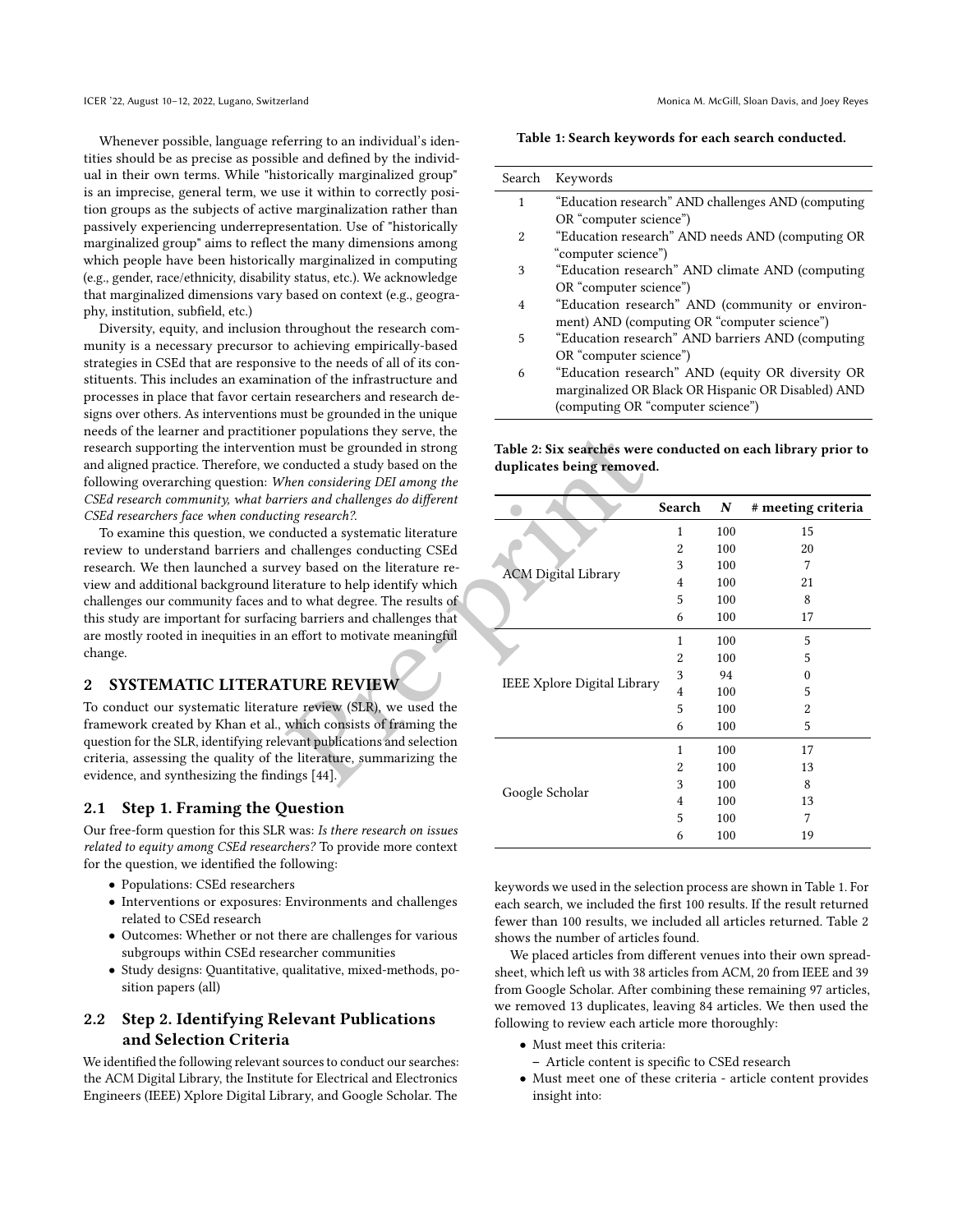<span id="page-2-0"></span>

Figure 1: The CAPE framework revised to disaggregate the equity challenges in computer science education research.

- Barriers (or challenges) researchers face in CSEd Research
- Climate of the CSEd Research community (defined as any group of individuals conducting CSEd research in any area; involves researchers (and their collaborators - e.g., teachers), their beliefs and the community influences around them)
- Equity-focused issues related to CSEd research (e.g., identifies barriers for a certain individual/group to conduct CSEd research)

# 2.3 Step 3. Assessing the Quality of the Literature

We considered that the ACM and IEEE digital libraries were sound and involved primarily peer-reviewed publication venues. While the Google Scholar articles were sourced more openly, once we removed those that did not meet the criteria in Step 2, our quality assessment was to examine each article to see what it contained. At this point, we removed several panels and editorials that did not sufficiently meet the rigor of being a paper.

# 3 EQUITY AND RESEARCH WITH FINDINGS FROM THE SLR

Steps 4 and 5 of the [Khan et al.](#page-13-3) SLR methodology calls for summarizing the evidence and interpreting the findings, respectively.

To help define some of the challenges that we face in the CSEd research community, we use the CAPE framework, [\[32\]](#page-13-4). CAPE is designed to examine aspects of equity across CSEd in order to better determine the challenges and outcomes of learners by exploring the capacity for, access to, participation in, and experiences of equitable CSEd. We adapted the framework to examine equitable CSEd research through the four components of CAPE (see Figure [1\)](#page-2-0). We highlight some of the unique and more pressing challenges across CAPE in the following sections.

As researchers, we bring our own perspectives and experiences into our work. [Artis et al.](#page-13-5) ground their research "...on the tenet that one cannot effectively serve or impact a community until [they] genuinely understand the issues and challenges facing the people who are its members" [\[3,](#page-13-5) abstract]. Researchers who do not fully understand the cultural phenomena that surround a group of learners may produce research that has biases and misconceptions that could skew or invalidate findings in the best case [\[35,](#page-13-6) [71,](#page-14-4) [72\]](#page-14-5). In the worst case, this could cause significant harm to learners, particularly those from historically marginalized groups. What each researcher values and the experiences they bring to their research can influence their research design, measurements they choose, data they choose to collect, how they store, protect, and analyze the data and how they interpret the results.

Reflexivity statements in publications acknowledge researchers' experiences and thought processes in order to present (in part) potential biases they have that may influence the research process [\[54,](#page-14-6) [67\]](#page-14-7). Reflexivity statements are a best practice for qualitative studies since complete objectivity is not possible [\[27,](#page-13-7) [67\]](#page-14-7). However, even in quantitative data, researchers' perspectives can influence their choice of research questions, the participants included in the study, the choice of content in survey instrumentation and/or assessments, and the interpretation of the data [\[35,](#page-13-6) [69,](#page-14-8) [72\]](#page-14-5). As such, there has been recent discussion to include reflexivity statements in quantitative research reports as well [\[29,](#page-13-8) [53,](#page-14-9) [62,](#page-14-10) [86\]](#page-14-11).

## 3.1 Capacity for CSEd Research

Capacity reflects the critical foundation for creating, implementing, and maintaining an equitable ecosystem in the CSEd research community. This includes equitably-distributed and equity-focused funding, policies, training, and human/physical resources. To build the capacity for more equitable support for, and representation among, education researchers, barriers and challenges within the community must first be identified to be addressed.

ref community (defined as any<br>
their collaborators - e.g., teach<br>
their collaborators - e.g., teach<br>
community influences around<br>
the community. This includes equitable<br>
ed to CSEd research (e.g., iden-<br>
individual/grou[p](#page-13-9) t 3.1.1 Systematic Literature Review Findings. Funding. Several studies found that a major barrier to conducting research is funding [16, 19]. At a 2014 summit held at Stanford University, researchers agreed that CSEd research does not receive the same funding opportunities as traditional CS research and that it is difficult for CSEd doctoral students to receive grants [\[16\]](#page-13-9). Additionally, [Crick](#page-13-10) found that CSEd research, particularly in the UK, is an underfunded discipline and that the UK currently does not "provide the critical mass necessary to drive forward computer science education research." [19, p.18]

Collaboration. A common theme in many studies was collaboration [\[16,](#page-13-9) [19,](#page-13-10) [20\]](#page-13-11). [Cooper](#page-13-9) notes how it is hard for CS faculty advisors to find a co-advisor in education. One reason for this is because interdepartmental collaboration is already difficult, but even more so for departments in different colleges. Further, CSEd researchers in the UK reported that there is an "absence of computer science education research groups and the related infrastructure to promote the importance of computer science education" [\[20,](#page-13-11) p. 35]. Even when researchers do find opportunities to work with others, there are still barriers to effective collaboration, such as conflicting schedules and technical issues [\[31\]](#page-13-12).

Lack of Publication Venues. Another challenge common to CSEd researchers was difficulty publishing [\[14,](#page-13-13) [16,](#page-13-9) [43\]](#page-13-14). One reason for this is the limited venues that CSEd research offers [\[16\]](#page-13-9), which likely due to the newness of the CSEd research field.

Limited Job Prospects. Both PhD students and faculty members in CSEd face institutional barriers in hiring and promotion practices [\[16,](#page-13-9) [17\]](#page-13-15). [Cooper](#page-13-9) found that only some schools would hire a tenure track faculty member in CSEd or do joint hires. A common theme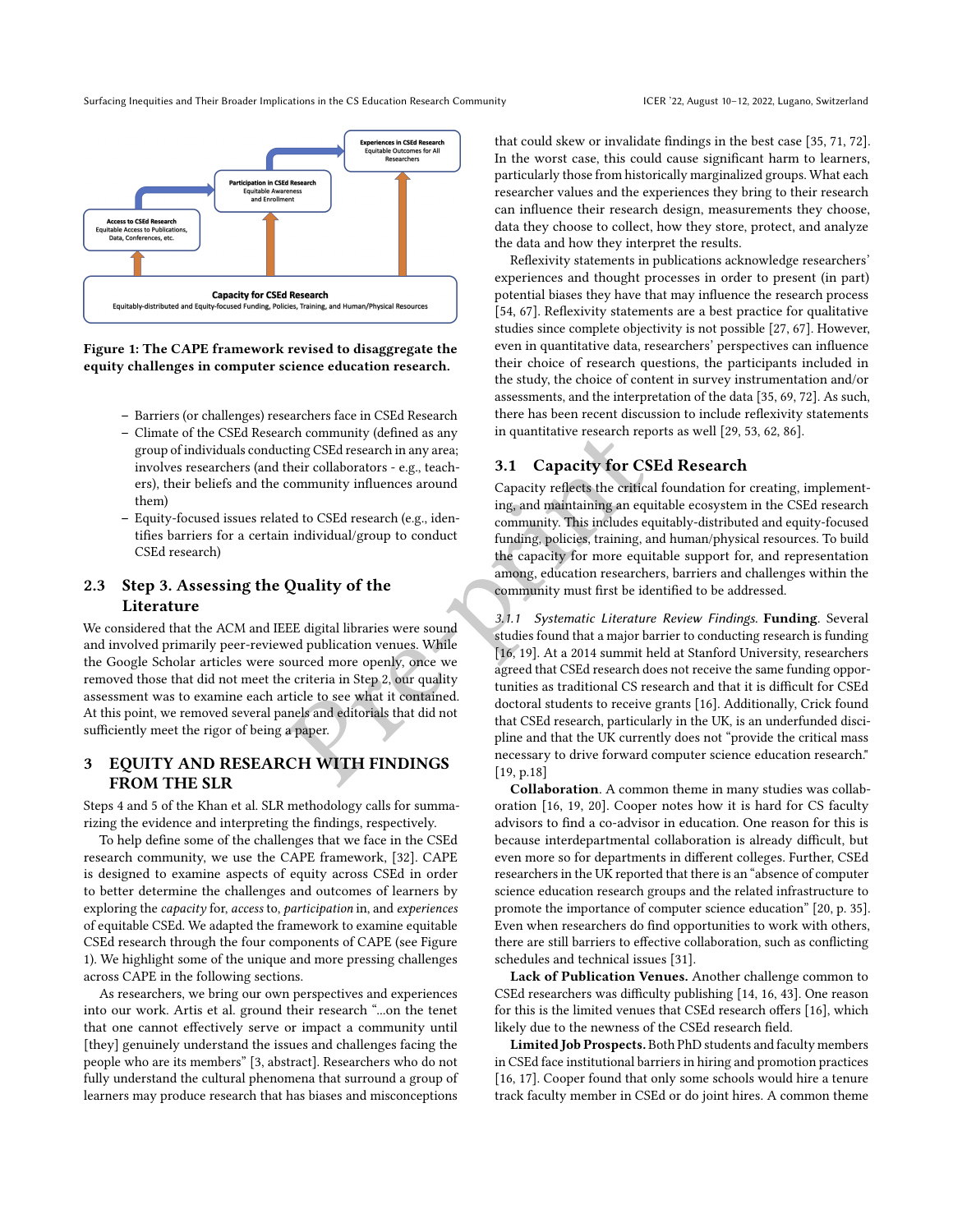held among participants was that interested CSEd faculty "would need to build a business case for hiring" in CSEd research [\[16,](#page-13-9) p. 16] Because of the scarce career pathways for CSEd research, graduate students often do not view it as a viable option to pursue [\[17\]](#page-13-15).

Time Constraints (Teaching vs Research). Professors of all disciplines are subject to time constraints, but especially those at institutions that primarily focus on teaching who may be precluded from engaging in research [\[14\]](#page-13-13). [Cooper et al.](#page-13-15) also noted that of the few CSEd faculty appointments, some "have higher teaching loads and/or are primarily expected to teach rather than to conduct research (or support graduate students)" in CSEd [\[17,](#page-13-15) p. 4].

Departmental Issues. In 2014, [Cooper](#page-13-9) noted how, despite 150 schools in the US offering doctoral programs in CS, CSEd was not recognized as a sub-discipline within any of their CS departments [\[16\]](#page-13-9). Though this may be starting to slowly change, a number of issues arise from this where neither the subject matter of CSEd nor the students and faculty who study it have a clearly delineated base in the CS and/or Education departments [\[16\]](#page-13-9).

Barriers to Certain Research Methods. There are barriers to conducting longitudinal, outreach, qualitative, and replication studies. Scientists view outreach research as "volunteer work, auxiliary to their other responsibilities, not valued by their home departments, and not money-making for the university and, therefore, of lesser value" [\[22\]](#page-13-16). They also "perceive that there is little reward for science outreach work, especially in the tenure process" [22, p. 156]. Further, the promoted criteria of including theory as a basis for all research may inhibit researcher's search for better designs or even new theories [\[65\]](#page-14-12).

Long-term impacts of outreach activities are hard to identify, especially given the difficulties that already come with longitudinal research. For instance, time commitments can be prohibitive, especially if the study is experimental and will require a control group to be tracked. The difficulties in tracking participants brings its own challenges as families can move, contacts can change, and participant responses can decrease [22].

There are also challenges conducting replication studies [1, 36]. Many researchers, institutions and publication venues do not value replication studies to the same degree as novel, original work. For instance, Guzdial "noted that a recent attempt to publish a replication of an important instrument for measuring introductory computer science knowledge met initial resistance" [\[1,](#page-13-17) p. 3]. In addition to negative perceptions, some researchers are unable to replicate due to lack of detail in the original research [\[1,](#page-13-17) [36\]](#page-13-18).

Qualitative research is also difficult due to the nature of CS departments. CS departments rarely use qualitative approaches, and even neighboring departments like psychology and cognitive sciences mainly use quantitative methods [\[37\]](#page-13-19).

Lack of Respect for CSEd. There is a current lack of respect for CSEd. [Cooper et al.](#page-13-15) advocates for a cultural change in order to make CSEd a "first-class citizen" in CS departments. [\[20\]](#page-13-11) has found that some academics in the UK felt that their home universities held negative perceptions towards CSEd. At a Stanford University summit in 2014, researchers also agreed that there is a general lack of respect for CSEd and many do not view it as a rigorous discipline [\[18\]](#page-13-20).

Barriers Related to Tools/Instruments. CSEd researchers also have trouble accessing tools, instruments, and best practices, such as a lack of validated assessment instruments [\[82\]](#page-14-13).

Other Barriers and Challenges. It has been reported that there are challenges finding relevant literature [\[43\]](#page-13-14), that CSEd researchers may not know which areas to research [\[24\]](#page-13-21), and that there is a lack of CSEd faculty mentors for doctoral students [\[17\]](#page-13-15).

3.1.2 Capacity Summary. Capacity requires us to consider the entire ecosystem of our community of practice and how it does or does not favor individuals within our community. [Wenger'](#page-14-14)s three key dimensions of a community of practice, as presented by [Fincher](#page-13-22) [and Tenenberg](#page-13-22) in the context of building capacity in CSEd research, include joint enterprise and shared repertoire. [Wenger](#page-14-14) describes joint enterprise as the "...community is sustained through emergent projects and plans that the members themselves negotiate and hold one another accountable to." Shared repertoire is described as community members developing "a shared set of 'routines, words, tools, ways of doing things, stories, gestures, symbols, genres, actions or concepts that the community has produced or adopted in the course of its existence and which have become part of its practice'" [89, p. 83] [30, p. 2]. Both ensure that existing ecosystems are built from the inside-out, relying heavily on central and active members over those who are on the periphery. Negotiating changes to the CSEd research ecosystem among the current, core members without the inclusion and input of prospective and marginalized members will only serve to reinforce the existing ecosystem along with its systemic challenges.

ments [16].<br>
Methods. There are barriers to<br>
ways of do[in](#page-13-22)g things, stories, gest<br>
unalitative, and replication students<br>
ways of doing things, stories, gest<br>
unalitative, and replication students<br>
to concepts that the comm In addition to the above, there is a recognized need for more diversity in leadership within the ACM, ACM Special Interest Group on Computer Science Education (SIGCSE) and SIGCSE-related conference leadership [88]; for more knowledge on conducting highquality research; for creating accessible publication venues; and the need for more researchers and reviewers with broad backgrounds and life experiences. To build capacity for CSEd research, a broad range of DEI criteria should be acknowledged, including engaging researchers in R1 and non-R1 institutions, researchers focused on K-12 and community colleges, researchers from institutions outside of academia (e.g., non-profits, private enterprise), and researchers of different races and ethnicities, physical abilities, gender identities, and socioeconomic backgrounds. Capacity also includes resources and training that enable the leveling of the knowledge field so that all researchers can produce high-quality research with best practices (e.g., use of statistical data analysis) [\[57\]](#page-14-16).

> To summarize, Table [3](#page-4-0) encapsulates capacity-related barriers and challenges for CSEd researchers.

## 3.2 Access to CSEd Research

3.2.1 Systematic Literature Review Findings. When analyzing the data from the SLR, we found limited research on access to publication venues, networking, or dissemination. One article, [Hellas](#page-13-23) [et al.,](#page-13-23) highlighted the difficulties recruiting participants with no programming experience from crowdsourcing using MTurk [\[38\]](#page-13-23).

3.2.2 Access Summary. Access often starts with ensuring access for those with disabilities, which is a known issue in our field [\[4,](#page-13-24) [5,](#page-13-25) [88\]](#page-14-15). Access includes the need for greater accessibility at conferences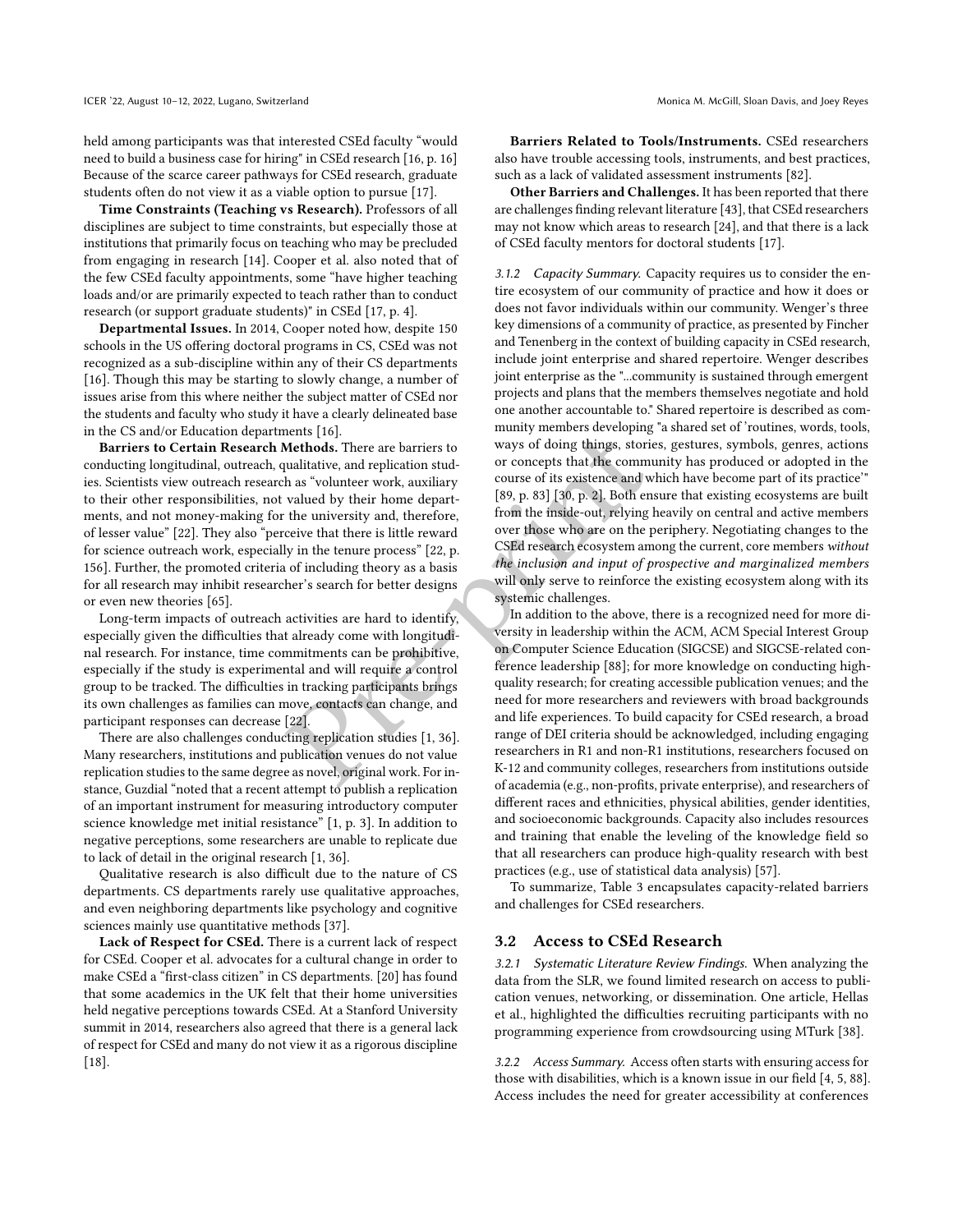#### <span id="page-4-0"></span>Table 3: A sampling of capacity-related barriers and challenges to achieve equity across the CSEd research community.

| Capacity Needs in the CSEd Research Community                                                                     |
|-------------------------------------------------------------------------------------------------------------------|
| Community, institutional support [60]                                                                             |
| Conflicting views in CSEd community on priority research areas [18]                                               |
| Creation and dissemination of high-quality, equity-focused resources, tools, best practices, instruments, assess- |
| ments [9, 39, 55, 59, 85]                                                                                         |
| CSEd not recognized as a sub discipline within CS departments [16]                                                |
| Difficulties conducting qualitative research [37]                                                                 |
| Difficulty in deciding which department students should be apart of (Computing or Education) [16]                 |
| Diversity in collaborators, leadership, researchers [8, 88]                                                       |
| Equal opportunities for networking                                                                                |
| Flawed peer review bidding processes [68]                                                                         |
| Funding, incentives, recognition, awards [16, 19, 42, 81, 84]                                                     |
| Gaps in pay, publication, promotion                                                                               |
| Importance of conferences vs journals [43]                                                                        |
| Insufficient publication venues [16, 17, 43, 58]                                                                  |
| Lack of CSEd faculty mentors for PhD students [17]                                                                |
| Lack of infrastructure to support CSEd [19, 20]                                                                   |
| Lack of qualitative research/prioritization of quantitative [18, 37]                                              |
| Lack of replication studies (undervalued for publication, promotion, prestige over original work) [1, 36]         |
| Lack of research questions in regards to research practitioners [25]                                              |
| Lack of respect for CSEd [16, 17, 20]                                                                             |
| Lack of validated assessment instruments [82]                                                                     |
| Limited job prospects [16, 17]                                                                                    |
| Limited opportunities to collaborate [16, 19, 20]                                                                 |
| Local publications devalued in favor of global research [14]                                                      |
| Increased workload and lack of compensation for peer reviewers [68]                                               |
| Methods for linking research to practice and practice to research [41]                                            |
| Outreach viewed as a feminine task with less legitimacy [22]                                                      |
| Personal costs (time, training, financial burden of higher education, unpaid labor, etc.)                         |
| Proliferation of methods (longitudinal research [22], replication studies [1, 36])                                |
| Removal of physical and other inequitable barriers to publish at and participate in conferences                   |
| Research that does not match needs of practitioners [24]                                                          |
| Strict use of theory requirement in research can stymie the search for better curriculum design [65]              |
| Time constraints (teaching vs research) [14, 17]                                                                  |
| Tension between empowering less-established academics while anonymous and open reviews [68]                       |
| Unclear recruiting practices for academic peer review [68]                                                        |

and workshops and within publications, and access to attend and participate in conferences virtually. It also includes the open access of research artifacts (e.g., publications, data, instrumentation, etc.) [\[6\]](#page-13-32). With granting institutions moving to require sharing of research data [\[26,](#page-13-33) [63\]](#page-14-25), there is a need to further explore what this means for CSEd research. Equal access to publish and use existing data not only benefits research in general, it also benefits individual researchers who contribute data [\[26,](#page-13-33) [70\]](#page-14-26).

Access also includes an adequate number of publication venues that will accept and publish a broad set of work. In 2020, only 22% of the publications were focused on K-12, yet 77% of PreK-16+ learners are in primary or secondary schools [\[58\]](#page-14-24), indicating a discrepancy and a potential bottleneck for valuable research in this space. This relates to the capacity that membership organizations (e.g, ACM, IEEE) have to provide these venues and the willingness of program

chairs and editors to accept publications that traditionally have not been accepted.

In lieu of a lack of distributed CSEd research-centered institutions [\[49\]](#page-14-27), access to readily-available resources and training for conducting CSEd research could be a useful tool in enabling and promoting higher-quality CSEd [\[7,](#page-13-34) [57\]](#page-14-16). Further, this could provide a bridge between the separation of CSEd researchers from general education research theories and findings [\[76\]](#page-14-28). Likewise, access to diverse sets of participants or models of research that involve learners from a variety of backgrounds can enable a broader understanding of promising and equitable practices for all learners [\[40,](#page-13-35) [75\]](#page-14-29).

To summarize, Table [4](#page-5-0) encapsulates access-related barriers and challenges for CSEd researchers.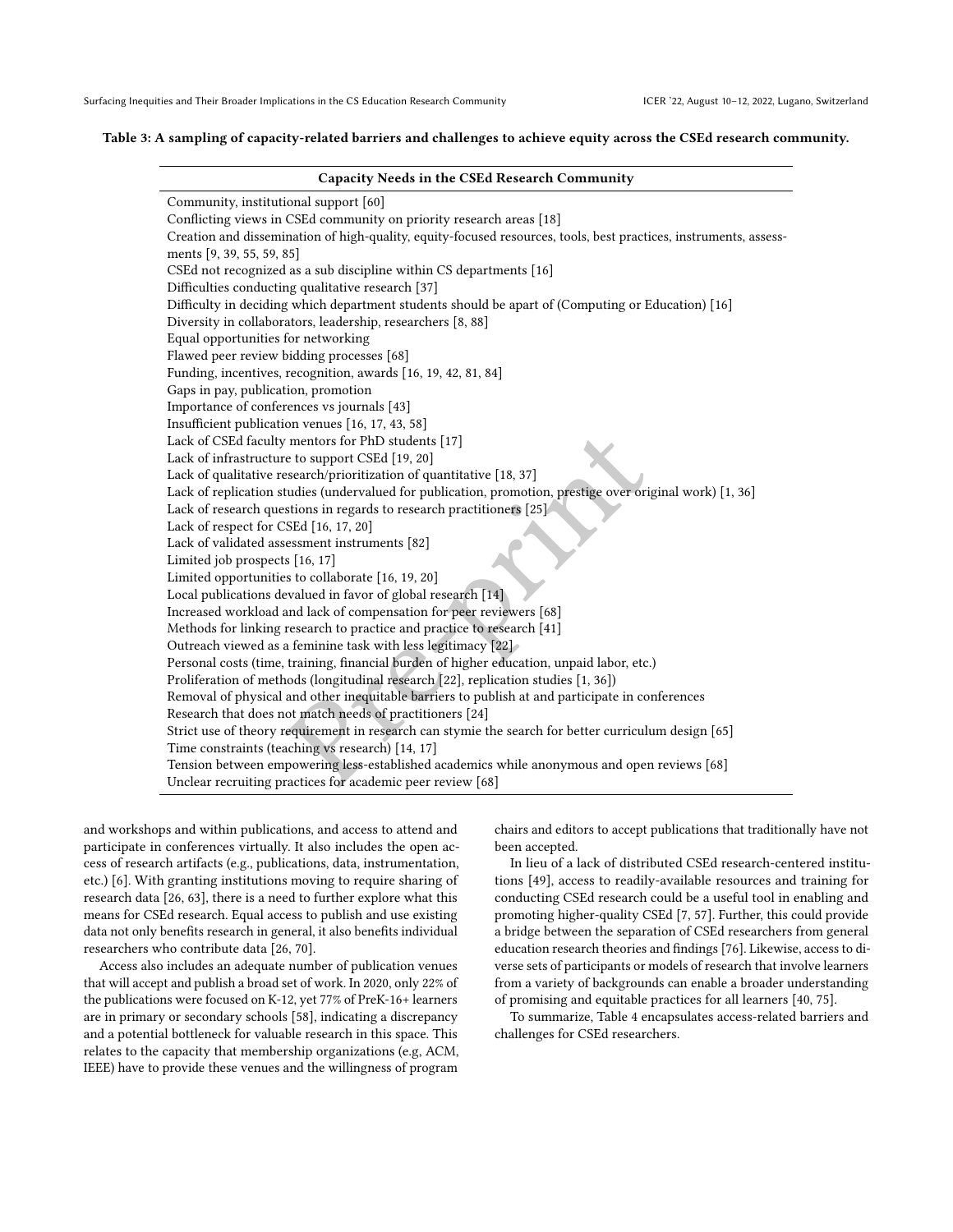<span id="page-5-0"></span>

|  |  | Table 4: A sampling of access-related barriers and challenges to achieve equity across the CSEd research community. |
|--|--|---------------------------------------------------------------------------------------------------------------------|
|  |  |                                                                                                                     |

| <b>Access Needs in the CSEd Research Community</b>                           |
|------------------------------------------------------------------------------|
| Access to diverse participants (CS: [83], Non-CS: [40, 75])                  |
| Accessible conferences and workshops [88]                                    |
| CSEd research programs of study (e.g., PhD, MS)                              |
| Distributed research locations across a variety of institutions [49]         |
| Research publications that broadly and consistently value equitable research |
| Resources and training for conducting high-quality CSEd research [57]        |
| Research datasets to investigate                                             |
| Research conferences and journals for publication                            |

# 3.3 Participation in CSEd Research

Participation refers to the full, active participation of all who want to engage in the CSEd research community. Access is closely related to participation.

3.3.1 Systematic Literature Review Findings. Only limited information in the SLR was found that related to participation. Clear found that CS journals "are less likely than educational or Information Systems journals to accept research with a critical perspective" [14, p. 13].

3.3.2 Participation Summary. In [Clancy et al.,](#page-13-36) Fincher states that the "...new researcher needs to be able to participate in discussion and debate in order to contribute to discourse which defines and refines the thinking in [the] field" [\[13,](#page-13-36) p. 337]. Invisible barriers to participation in the CSEd research community are researcher bias [\[48,](#page-14-31) [88\]](#page-14-15) and a lack of well-defined, robust criteria for publications that promote both objectivity and quality [68]. This takes on the form of research related to equity being met with denigration from reviewers [\[88\]](#page-14-15) and subjectivity overshadowing objectivity among poorly-defined measures of publication and meta-review quality [\[56,](#page-14-32) [68\]](#page-14-21).

This combination contributes to researchers who focus on equity feeling shut out–in other words, marginalized. These points illustrate the need for more diversity among the community leadership, which will bring more of these issues to the forefront and, at a minimum, open them up for broader discussion and awareness. Diverse leadership sends clear signals to the community that regardless of a researcher's personal identities, they are welcome. Diverse leadership also has the potential to change some of these processes in a way that will ensure that there is greater participation by a diverse set of researchers and research topics in conference and journal publications, and in conference and workshop presenters and attendees. Further, across the board there is a need for greater diversity of researchers participating in conducting PreK-16+ CSEd research and bringing their perspectives and personal life experiences into that process [\[88\]](#page-14-15).

To summarize, Table [5](#page-6-0) encapsulates the barriers and challenges of researchers' participation in CSEd.

#### 3.4 Experiences of CSEd Researchers

3.4.1 Systematic Literature Review Findings. Experiences of CSEd researchers are difficult to find, and most experiences are framed as deficits within the capacity level. In addition to the capacity deficits related to CSEd researcher experiences, research has found that researchers may have difficulty selecting the appropriate conference or journal to submit their work. For example, [Joy et al.](#page-13-14) noted how interdisciplinary research, especially research that combines social science and pure science, makes it difficult to publish in traditional journals and conferences [\[43\]](#page-13-14).

Findings. Only limited information<br>
ed to participation. Clear found<br>
and information and conferences [43].<br>
and conferences for exploring is and conferences [43].<br>
and educational or Information<br>
with a critical perspecti 3.4.2 Experiences Summary. With respect to experiences of CSEd researchers, many of the same areas of focus we place on learners can be a framework for exploring issues impacting researchers focusing on equity and researchers from historically marginalized groups. Impostor phenomenon among researchers, for instance, is closely tied with self-efficacy and confidence, which can be influenced by repeated rejection and burnout [\[11,](#page-13-37) [42\]](#page-13-29). Rejection is a norm in academia, but for already isolated or marginalized researchers it can have a more significant impact–particularly when rejection occurs due to bias from reviewers. This can lead to researchers choosing to leave the field due to poor career satisfaction [80]. Even if researchers stay in the field, their feelings of isolation can grow [56, 88], further diminishing their research careers.

To improve the experiences of CSEd researchers, [Fincher and](#page-13-22) Tenenberg define mutual engagement as a key dimension in a community of practice. This is "...enacted through the dynamic and continuous interactions on issues of shared interest and meaning" [\[30,](#page-13-22) p. 2]. Isolation can be combated by re-imagining and re-structuring a research community of practice that is supportive and inclusive– where all researchers, regardless of their personal or professional identities, are interested in and are able to attend and engage in conferences and workshops, publish within our community, and contribute to the community just as dominant groups have to date. Yet, many experiences of researchers from diverse backgrounds remain unexplored in the field of CSEd research, particularly along researchers' intersectional identities (e.g., Black women in computing [\[8,](#page-13-28) [74\]](#page-14-2)).

Cultural competence, originating in social work and counseling psychology, refers to a system of attitudes, behaviors, and policies that enable effective cross-cultural interaction. Employing cultural competence is relevant to CSEd research individual researchers inherently navigate differences in identities among researchers, and between researchers, practitioners, and participants in the currently unrepresentative state of our field. As our community grows our attitude, awareness, knowledge, and skill in cultural competence, the community can produce better equipped allies,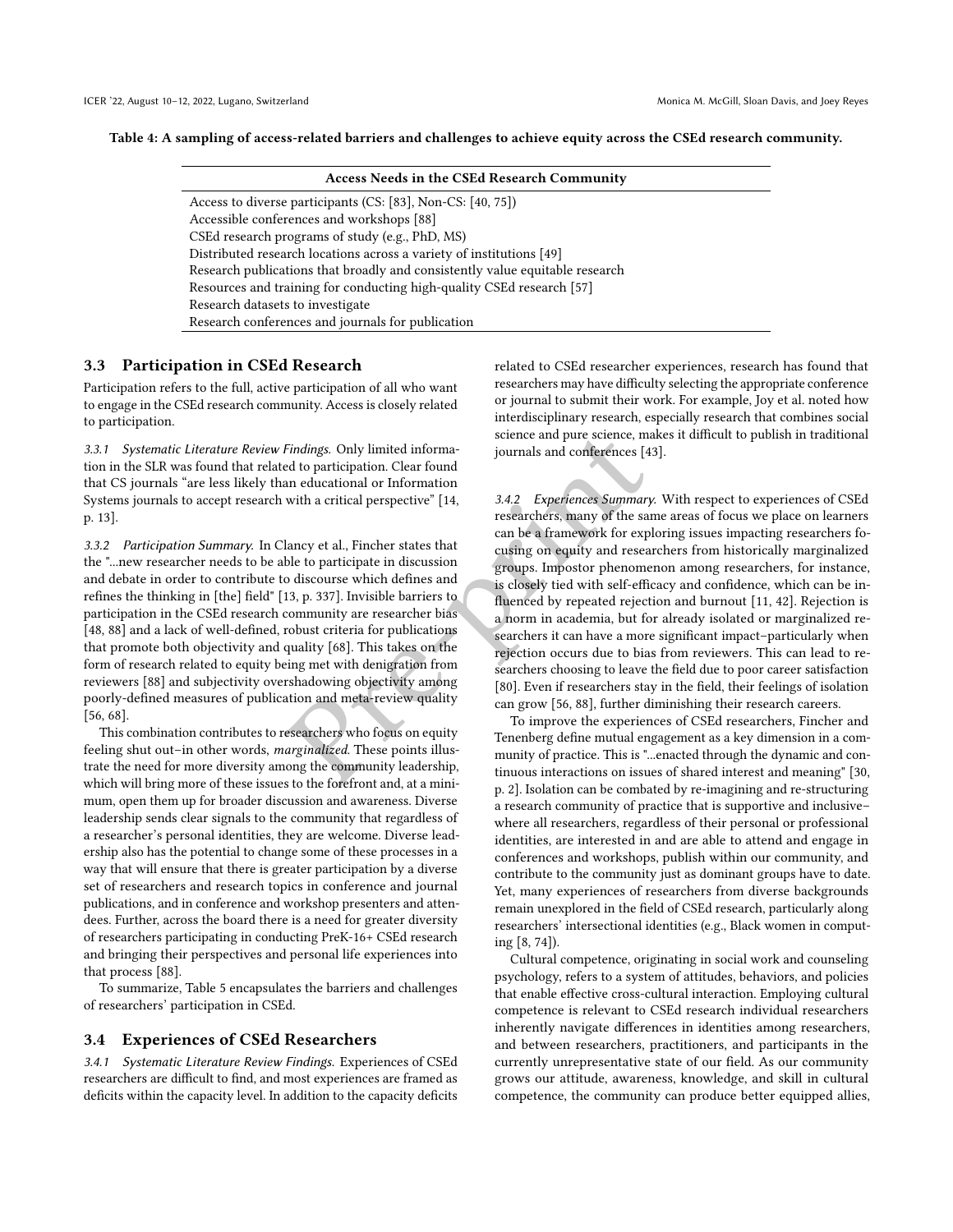<span id="page-6-0"></span>Table 5: A sampling of participation-related barriers and challenges to achieve equity across the CSEd research community.

| Participation Needs in the CSEd Research Community                                                       |
|----------------------------------------------------------------------------------------------------------|
| Ability to attend/present/publish at conferences, journals, workshops [88]                               |
| Awareness of venues/expectations for publication in other disciplines (e.g., psychology)                 |
| Awareness of high-quality resources, tools, best practices, instruments, assessments [9, 39, 55, 59, 85] |
| Participating in community leadership positions [88]                                                     |
| Pursuing professional development                                                                        |

and greater resilience and belonging among community members from historically marginalized groups [\[87\]](#page-14-34).

To summarize, Table [6](#page-7-0) encapsulates the barriers and challenges of researchers' participation in CSEd.

## 4 METHOD

Once we finished our literature review, we created a cross-sectional survey, Barriers and Challenges to CS Education Research Equity Survey, based on the SLR and our general review.

## 4.1 Data Collection

The Barriers and Challenges to CS Education Research Equity Survey, available at [https://csedresearch.org/resources/evaluation](https://csedresearch.org/resources/evaluation-instruments/tool/?id=265)[instruments/tool/?id=265,](https://csedresearch.org/resources/evaluation-instruments/tool/?id=265) asked questions related to all four CAPE components with a specific set of questions focused on equity within the field. We collected both quantitative data based on the SLR and ample open-ended questions for researchers to share their own unique barriers and challenges to conducting CSEd research.

CS Education Research Equity<br>
tion (such as physical, visual, auditor<br>
eneral review.<br>
that requires ongoing accommodation<br>
or concentrate)? 11% of participants<br>
S. Education Research Equity<br>
No, and 7% preferred not to s After receiving ethical board approval, we recruited participants through several channels to reach the population of CS education researchers. This included posting participant invitations on the the ACM SIGCSE listserv, the IEEE Collaboratec Forum for K-12 education, and the National Science Foundation's INCLUDES Network forum. It also included an international CS education evaluation network (Google group), the CSforALL community slack channel, the CSEdGrad cohort mailing list, and the NSF-sponsored RPPforCS (Research Practice Partnerships for Computer Science) newsletter. Given the wide variety of ways that we shared the survey link, we are unable to provide either the number of CS education researchers in total or the number that the invitation actually reached. However, we provide a description of the respondents to provide representation information about the participants.

In total, 72 surveys were fully completed. Of these, participants were more likely to focus on CSEd among undergraduates (23%), followed by secondary school (14%) and historically marginalized racial/ethnic groups in their country (13%) (see Table [7\)](#page-7-1). No participants studied post-doctoral learners and only 3% focused on rural learners.

Participants' affiliation was significantly tilted towards researchoriented (42%) and teaching-oriented (32%) colleges/universities (see Table [8\)](#page-7-2). The majority of participants have been conducting research for 11-15 years (24%) and 6-10 years (21%) (see Table [9\)](#page-7-3). The majority of participants conduct research within the U.S. (88%). To understand potential cultural differences in barriers and challenges, we asked participants whether or not they conduct research outside their country of origin, we found that 92% of participants conduct

research in their country of origin, 7% outside of their country of origin, and 1% did not respond.

With respect to gender identity, the majority of participants identified as cisgender female (50%) and cisgender male (36%). The majority of participants (73%) identify as being of white/European descent.

We asked participants Do you have a long-lasting or chronic condition (such as physical, visual, auditory, cognitive, emotional or other) that requires ongoing accommodations for you to conduct daily life activities (such as your ability to see, hear or speak; to learn, remember or concentrate)? 11% of participants answered Yes, 82% answered No, and 7% preferred not to say.

We asked participants Do you consider yourself a member of the Lesbian, Gay, Bisexual, Transgender, Queer, Intersex, and/or Asexual (LGBTQIA) community? 10% responded Yes, 88% responded No, and 3% preferred not to say. Finally, we asked participants to select the age range in which they belonged (see Table [13\)](#page-9-0). The majority of participants responded in the 36-45 year old (39%) and 46-55 year old (22%) ranges.

# 4.2 Data Analysis

In this particular study, we analyzed the survey using descriptive statistics. We present the number of participants for each item and the percentage. Future analysis will include comparing responses by demographic data to see if any correlations emerge. We received hundreds of responses in the "other" box for each question asked. We also intend to analyze this qualitative data in the near future to share with the community.

## 4.3 Researcher Positionality Statements

One of the authors has been formally trained in both quantitative and qualitative education research methods and has extensive experience working as a CSEd researcher at the primary, secondary, and post-secondary levels. This co-author has recently worked more closely in the area of supporting CSEd researchers in ways that enable more equity-focused research to be conducted and shared to the wider community. The perspective that this co-author brings to this study is one of deep respect for both research and practice and a commitment to building a more inclusive research community.

Another author is studying teacher education at a post-secondary institute and is being mentored by one of the authors in research methods. This co-author has training in qualitative and ethnographic research methods and has classroom experience working with students at the secondary level. Both the research and classroom experience has helped inform this author's commitment to improving the quality of education research.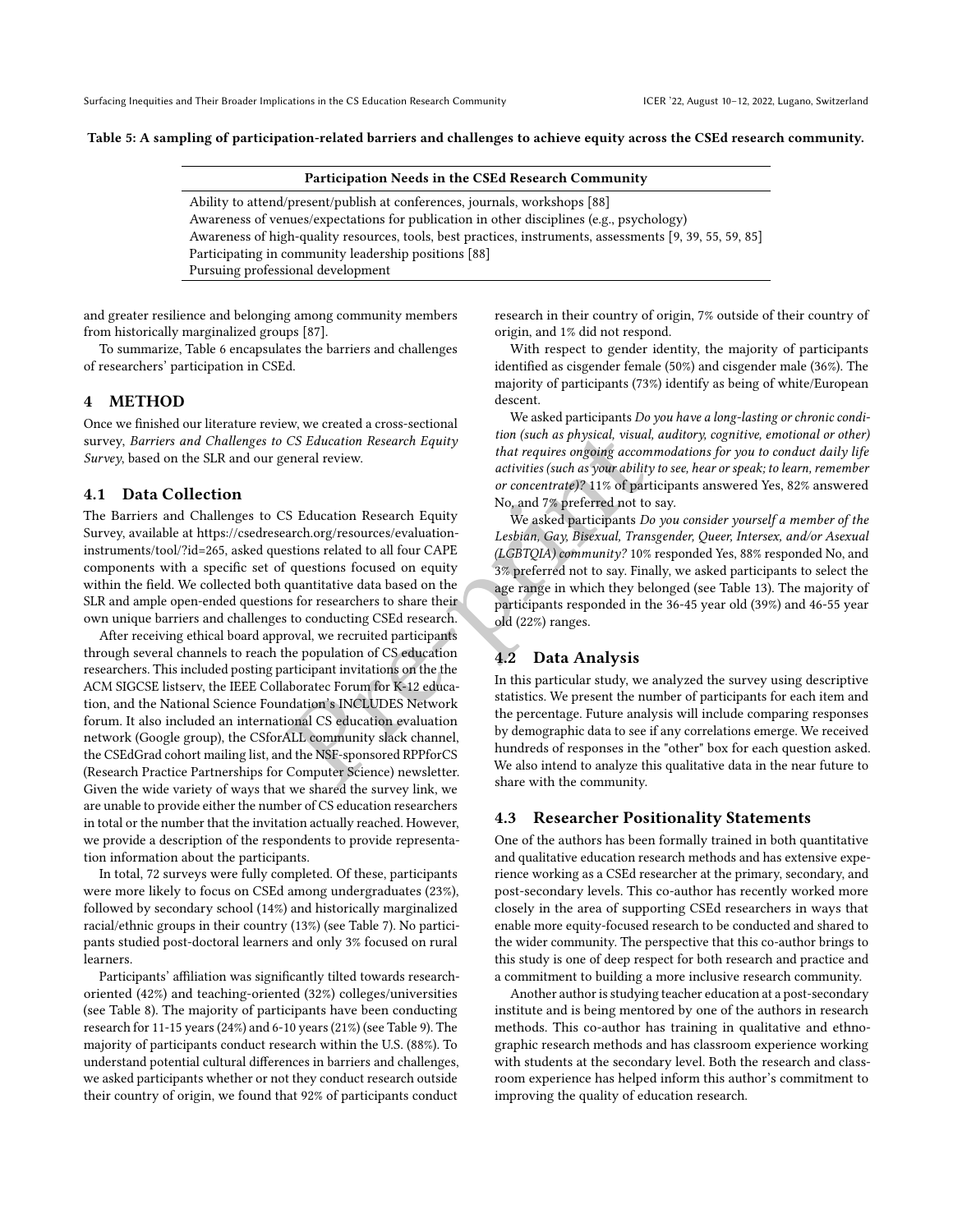## <span id="page-7-0"></span>Table 6: A sampling of barriers and challenges to equitable experiences across the CSEd research community.

| <b>Experience Needs in the CSEd Research Community</b>                               |
|--------------------------------------------------------------------------------------|
| Content knowledge of CSEd and education research                                     |
| Engaging in conferences, journals, workshops, etc.                                   |
| Finding the appropriate publication venue [43]                                       |
| Impostor Phenonemon [11, 42]                                                         |
| Interest in attending future CSEd research conferences                               |
| Interest in professional development (e.g., completing PhD programs, attending PD)   |
| Interest in contributing to the body of knowledge (e.g., publication, presentations) |
| Professional Burnout [42]                                                            |
| Self-efficacy and confidence                                                         |
| Sense of belonging                                                                   |
| Sense of support                                                                     |
| Stress and strain [56]                                                               |

| Table 7: Research focus areas of participants. |
|------------------------------------------------|
|------------------------------------------------|

<span id="page-7-1"></span>

| <b>Research Focus Area</b>                                                             | N        | $\%$   |
|----------------------------------------------------------------------------------------|----------|--------|
| Undergraduate                                                                          | 49       | 23%    |
| Secondary School (i.e., 9th-12th, high school)                                         | 29       | 14%    |
| Historically Marginalized Racial/Ethnic Groups in your country                         | 28       | 13%    |
| Primary School (i.e., K-8th, elementary school, middle school)                         | 22       | $10\%$ |
| Historically Marginalized Gender Groups in your country                                | 19       | $9\%$  |
| Learners from families with lower socio-economic standing                              | 16       | 8%     |
| Graduate                                                                               | 14       | $7\%$  |
| Learners with Disabilities                                                             | 9        | $4\%$  |
| Learners learning the language of your country (e.g., bilingual/multilingual learners) | 8        | $4\%$  |
| Community College                                                                      | 7        | $3\%$  |
| <b>Rural Learners</b>                                                                  | 6        | $3\%$  |
| Adult learners (outside of formal education setting)                                   | 2        | $1\%$  |
| Other                                                                                  | 1        | $0\%$  |
| Post-Doctoral Learners                                                                 | $\Omega$ | $0\%$  |
| ble 8: Participants' affi <b>lia</b> tion.<br>Table 9: Participants' years conduct     |          |        |

Table 8: Participants' affiliation.

<span id="page-7-2"></span>

| <b>Affiliation</b>                                                         | N        | %     |
|----------------------------------------------------------------------------|----------|-------|
| Research-oriented colleges/universities                                    | 30       | 42%   |
| Teaching-oriented colleges/universities                                    | 23       | 32%   |
| Other                                                                      | 9        | 13%   |
| Non-profit organization outside academia                                   | 5        | 7%    |
| For-profit organization                                                    | 5        | 7%    |
| Public organization (e.g., departments of education,<br>government entity) | $\Omega$ | $0\%$ |

Another author has led interventions for equity in CSEd from the private sector for over seven years, producing research in partnership with various faculty and evaluator collaborators. This coauthor does not have formal quantitative or qualitative research training, nor formal training in CS or education, but has learned through hands-on experience and mentorship. As a research and evaluation-driven practitioner, this co-author is personally compelled to improve the capacity for, access to, participation in, and

<span id="page-7-3"></span>Table 9: Participants' years conducting research.

| <b>Years conducting research</b>      | Count | %     |
|---------------------------------------|-------|-------|
| I have not yet conducted any research |       | $1\%$ |
| 1 year (first year)                   | 3     | 4%    |
| 2-3 years                             |       | 10%   |
| 4-5 years                             | 12    | 17%   |
| 6-10 years                            | 15    | 21%   |
| $11-15$ years                         | 17    | 24%   |
| $16-25$ years                         | 9     | 13%   |
| More than 25 years                    | 8     | 11%   |

experiences of CSEd research, particularly for those from nontraditional backgrounds and outside of academia.

# 5 RESULTS

We looked at several barriers and challenges that researchers face within the CSEd research community. First, we present personal challenges that are related to conducting research but that are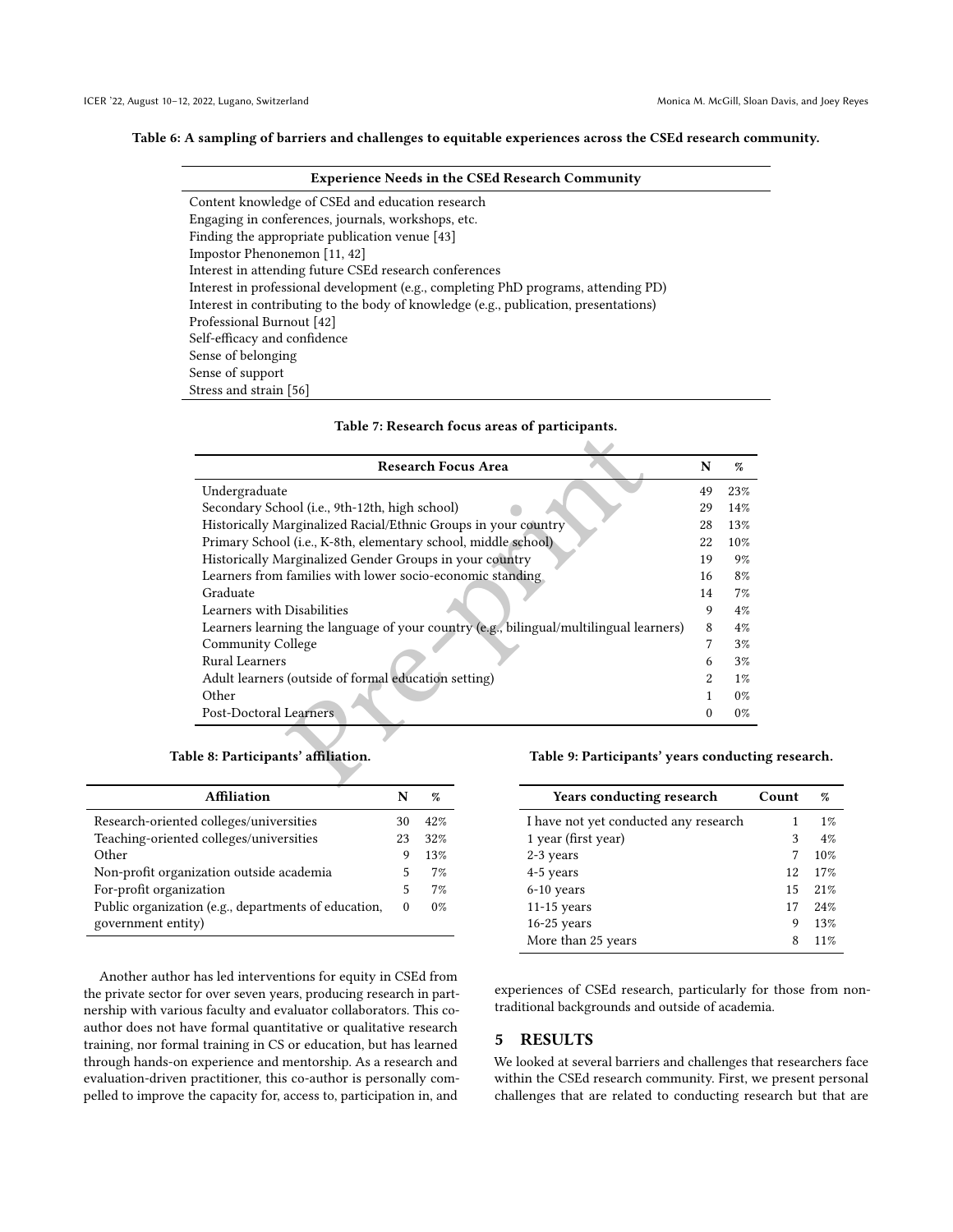Table 10: Participants' country.

| Country              | N  | %     |
|----------------------|----|-------|
| <b>United States</b> | 59 | 88%   |
| United Kingdom       | 2  | 3%    |
| India                | 1  | $1\%$ |
| Ireland              | 1  | $1\%$ |
| North Macedonia      | 1  | $1\%$ |
| Italy                | 1  | $1\%$ |
| Sweden               | 1  | $1\%$ |
| <b>Brazil</b>        | 1  | $1\%$ |

Table 11: Participants' gender identity.

| <b>Gender Identity</b> | N  | %     |
|------------------------|----|-------|
| Cisgender Female.      | 36 | 50%   |
| Cisgender Male         | 26 | 36%   |
| Transgender Female     | 1  | $1\%$ |
| Transgender Male       | 0  | $0\%$ |
| Non-Binary             | 3  | 4%    |
| Prefer not to say      | 3  | 4%    |
| Other                  | ٩  | 4%    |

focused on the individual researcher (Table 14). The majority of participants noted that issues related to COVID-19 pandemic were a challenge (81%). With respect to time, 64% noted that they work more than an average 40-hour work week, which is an aspired time to work for traditional work situations in the U.S. (and may be different in other countries). This may or may not be related to time constraints with respect to research and their other commitments (such as teaching) (53%). 43% of participants noted that they experience low self-efficacy for conducting research (e.g., Impostor Phenomenon) and lack of a sense of belonging as a researcher (36%). Caretaking responsibilities were a challenge for 40% of participants.

Participants described additional personal barriers and challenges to conducting CSEd research and evaluation (Table [15\)](#page-10-1). In addition to the time constraints between teaching and research, grant writing, administrative tasks, and project management aspects of the research endeavor compete for CSEd researchers' time. Specifically, 43% noted an increased workload due to conducting peer review and 40% faced barriers to effectively collaborating with other researchers. Notably, 39% noted their lack of knowledge in general education research theory and non-CS education as challenges for them personally. Participants also described challenges around their work being perceived as valid, both in-and-of itself and for tenure and promotion, especially for conference publications as opposed to journal publications.

Results indicated that 61% of participants noted the lack of computing education being recognized as a subdiscipline within CS departments as a challenge for the community (Table [16\)](#page-11-0). 58% noted the lack of awareness and adoption of practices from other education research fields as a challenge, while 54% noted the lack of knowledge of general educational research theory as a challenge. In open-ended resopnses, researchers of smaller-scale interventions, from smaller and/or non-R1 institutions and evaluators struggle to publish their work, and many described a sense of tension, competition, or lack of respect or fit for their work relative to peers within their institution or the CSEd research community. This can be minimal belonging between "educational researchers, computer scientists, and instructors/teachers/professors of computing," inability to synthesize one's "previous experiences and theoretical backgrounds" outside of CS, lack of departmental support to teach CSEd courses, lack of recognition for research outside of core computing content (e.g. programming, "pedagogical content knowledge/strategies, curriculum content, classroom interventions" vs "equity in course enrollment, access to CSEd"), and insular communities unwelcoming and/or inaccessible to newcomers. Additionally, participants described the need for centralized information about how to access and participate in professional development, such as a "centralized calendar" of conferences, workshops, talks, working groups, etc. Finally, participants described the barriers posed by costs for paying research teams, conference registration and travel, software and tools, and training.

26 36%<br>
26 36%<br>
26 36%<br>
26 36%<br>
26 36%<br>
26 36%<br>
26 36%<br>
26 36%<br>
26 11%<br>
26 11%<br>
26 11%<br>
26 11%<br>
26 11%<br>
26 11%<br>
26 11%<br>
26 11%<br>
26 11%<br>
26 11%<br>
26 12%<br>
26 12%<br>
26 12%<br>
26 12%<br>
26 12%<br>
26 12%<br>
26 12%<br>
26 12%<br>
26 12%<br>
26 12% While many of the above mentioned barriers and challenges may be impacted by various inequities, we also asked participants to identify barriers and challenges more specifically related to diversity, equity and inclusion (Table [17\)](#page-11-1). Overall, 43% of the participants noted a lack of diversity among CSEd research partners/collaborators and among the community (in general) and community leadership (in particular). Affecting the design of research, 36% of researchers noted that there lack equitable representation among identities of participants in studies. Equal opportunities and equal pay were seen as less of an issue, but nonetheless an issue for some.

#### 6 DISCUSSION

Participants validated many of the findings from the SLR, and provided further context for the many barriers and challenges to conducting CSEd research. As demonstrated by Figure [1,](#page-2-0) barriers to equitable capacity for CSEd research impact all other CAPE dimensions. Therefore, rather than analyze the results using CAPE, we focus on the the barriers and challenges at the capacity level as they pertain to foundation of access, participation, and experience.

#### 6.1 COVID-19

Certainly, the greatest challenge universally experienced in education research in the past two years is the disruption caused by the COVID-19 pandemic [\[23\]](#page-13-38). The same appears to be true based on our results, radiating impacts across four dimensions of the CAPE framework in CSEd research. This is evidenced by 81% of participants indicating it as a challenge (the highest percentage of any item), and this aligns with previous research indicating a nearly 50% decrease in publications in the first year of the pandemic [\[61\]](#page-14-35). Not only has the pandemic impacted our capacity to execute education, outreach, and research initiatives, as the CSEd research community collectively shifted a variety of activities to new formats and tools amidst a vast unknown, it has disrupted access to these initiatives for educators and learners (e.g. virtual events outside local timezone, lack of personal devices), negatively impacting their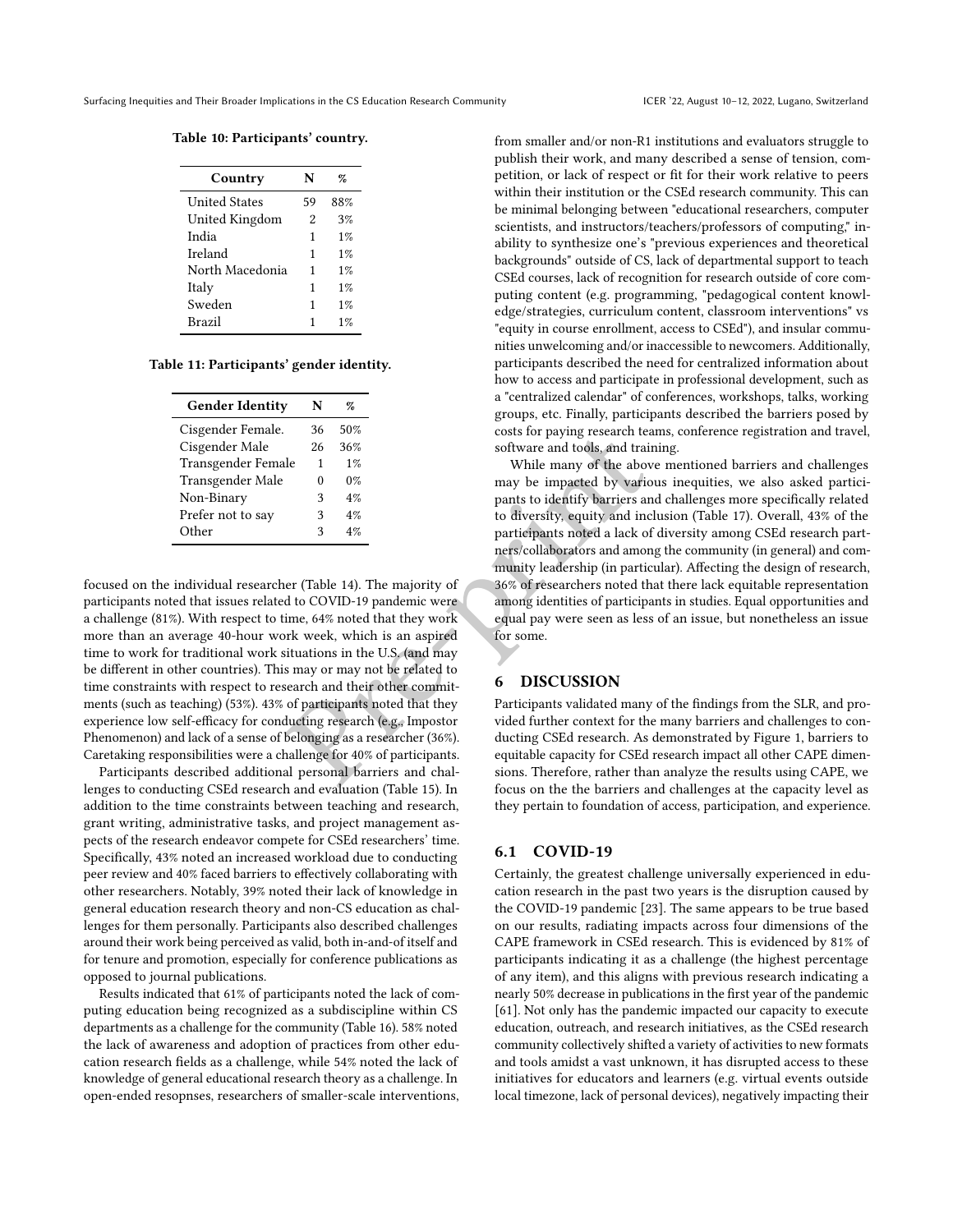#### Table 12: Participants' race/ethnicity.

| <b>Race/Ethnicity</b>                                                                           | N        | $\%$  |
|-------------------------------------------------------------------------------------------------|----------|-------|
| Black/African descent (having origins in Sub-Saharan Africa)                                    | 5        | 6%    |
| Central Asian (e.g., Kazakhstan, Afghanistan, etc.)                                             | 0        | $0\%$ |
| East Asian (e.g., China, Japan, Korea, etc.)                                                    | 2.       | 3%    |
| Hawaiian Aboriginal Descent                                                                     | $\Omega$ | $0\%$ |
| Hispanic / Latino / Latinx (e.g. identify as Hispanic or Latino with ties in Latin America)     | 4        | 5%    |
| Indigenous (e.g. Aboriginal Australian, Aboriginal New Zealander, Alaska Native, First Nations, | 0        | $0\%$ |
| Native American, Native Hawaiian, Samoan)                                                       |          |       |
| Middle Eastern/North African (including the Middle East, North Africa and the Arab World)       | 3        | $4\%$ |
| South Asian (e.g., India, Pakistan, etc.)                                                       |          | $1\%$ |
| Southeast Asian (e.g., Thailand, Vietnam, Singapore, Indonesia, etc.)                           | $\Omega$ | $0\%$ |
| White/European Descent                                                                          | 58       | 73%   |
| Prefer not to say                                                                               | 5        | 6%    |
| Other (please specify)                                                                          |          | $1\%$ |

<span id="page-9-0"></span>Table 13: Participants' self-reported age ranges.

| <b>Age Range</b> | N  | %     |
|------------------|----|-------|
| 18-25            | 1  | $1\%$ |
| 26-35            | 8  | 11%   |
| $36 - 45$        | 28 | 39%   |
| 46-55            | 16 | 22%   |
| 56-65            | 12 | 17%   |
| 66-75            | 3  | 4%    |
| 76-85            | 1  | $1\%$ |
| $85+$            | 0  | 0%    |
|                  |    |       |

participation (e.g. fewer registrations, lower response rates) and experience (e.g. screen fatigue, social isolation).

Thinking through the lens of equity, those with fewer resources and more constraints on their time struggled most during COVID-19. When we layer that onto findings from the SLR and survey, CSEd researchers at institutions with less capacity/support for CSEd, with less access to statistical training and the knowledge base of CSEd, and with increased workloads from teaching, caretaking, and pivoting all activities to post-COVID modes suffered in their CSEd research endeavors. As [Decker and McGill](#page-13-16) note, historically marginalized groups who conduct research perceived to be "peripheral" already have their work marginalized, and the pandemic may have pushed this work to be even further marginalized or discounted. While there is little the CSEd research community can do to address COVID-19 directly, its impacts on the CSEd research community's work highlights many of the capacity, access, participation, and experience challenges that we face and must address to ensure greater resilience and equity in our future efforts.

#### 6.2 Capacity for Rigorous Practice

Both the SLR and findings from the survey reinforced the challenges to rigorous research practice in CSEd. The SLR identified barriers to conducting longitudinal, outreach, qualitative, and replication studies [\[1,](#page-13-17) [22,](#page-13-16) [36,](#page-13-18) [37\]](#page-13-19), and lack of access to validated instruments [\[82\]](#page-14-13)

and relevant literature [43]. This was echoed by many participants (Table 15.

Additionally, previous work has identified that methodological content, descriptive statistics, inferential statistics, and key variables (e.g., activity components, instructor and learner demographics) are underreported [2, [73,](#page-14-36) [78\]](#page-14-37). An ACM ITiCSE 2018 working group review of over 700 articles in introductory programming concluded that few of the studies outlined sufficient context to enable replication, or even for educators to gauge whether the intervention and outcomes described were relevant to their institution [\[50\]](#page-14-38).

F-reported age ra[n](#page-10-1)ges. and relevan[t](#page-13-14) literature [43]. This way (Table 15.<br>
Manus (Table 15.<br>
Additionally, previous work has inferenced and relevant districtionally, previous work has inferenced and the subset of the stati Many evaluation instruments in CSEd research are designed ad-hoc by researchers with minimal reporting of validity or reliability, with one study finding this to be the case for 74% of 76 K-12 CSEd research articles [\[59\]](#page-14-19). The CSEd research community continues to align on constructs known to be critical for learner and practitioner success (e.g., self-efficacy, sense of belonging) while splitting our understanding of them across new and unique measures, hampering our ability to benchmark across interventions, metrics, and disciplines. Previous work has substantiated that CSEd research survey instruments shared across a variety of intervention sites and designs (e.g., localized research-focused workshops for undergraduates and K-12 teacher professional development) can measure statistically significant change [\[77\]](#page-14-39) with reliability [\[21\]](#page-13-40). Inaccessible instruments, research publications and datasets make it difficult to share data and related findings, and often researchers without access are placed at a disadvantage.

> The opportunity within CSEd research to adopt methodological and reporting standards common to other fields increases the validity and generalizability of our outcomes, our ability to identify gaps (particularly among needs of learners and practitioners from identities historically marginalized and communities historically underserved), and our agility to respond to them as contexts of CSEd change [\[10,](#page-13-41) [79\]](#page-14-40). However, as this paper has demonstrated, CSEd researchers struggle to identify those standards.

## 6.3 Inclusion of CSEd Researchers

Multiple participants, from researchers who identify as Black to K-12 practitioners who do not hold PhDs, described not being "taken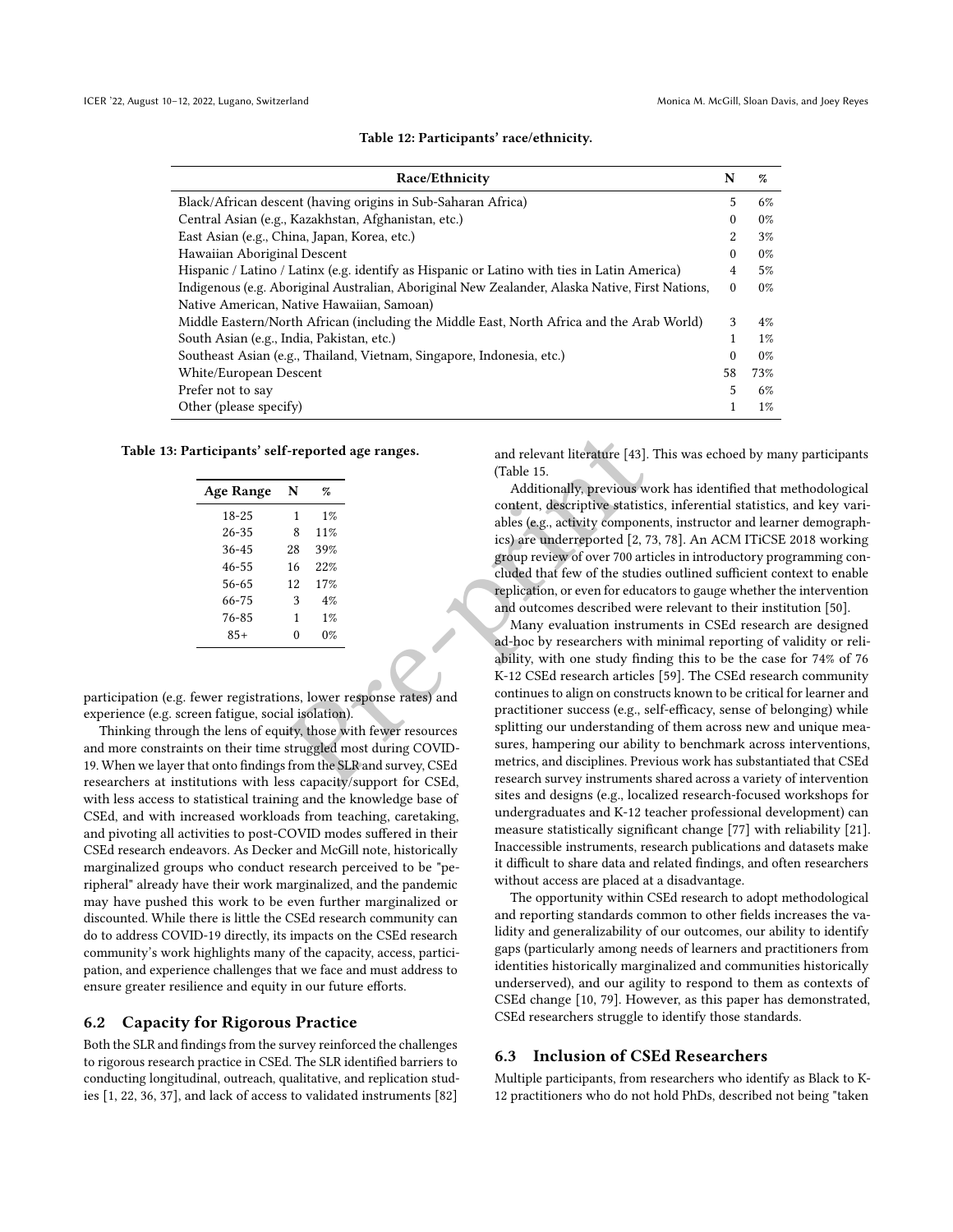<span id="page-10-0"></span>

| Challenges personally experienced                                                                        |    | $\%$  |
|----------------------------------------------------------------------------------------------------------|----|-------|
| Issues related to COVID-19 pandemic                                                                      | 58 | 81%   |
| Working more than an average 40-hour work week each year                                                 | 46 | 64%   |
| Time constraints with respect to teaching vs research                                                    | 38 | 53%   |
| Low self-efficacy for conducting research (including Impostor Phenomenon/Imposter Syndrome)              | 31 | 43%   |
| Care-taking responsibilities                                                                             | 29 | 40%   |
| Lack of a sense of belonging as a researcher                                                             | 26 | 36%   |
| Stress and strain related to publishing                                                                  | 26 | 36%   |
| Other personal commitments                                                                               | 21 | 29%   |
| Lack of recognition for engaging in research on outreach activities (e.g., not counted for tenure or     | 15 | 21%   |
| promotion)                                                                                               |    |       |
| Stress and strain related to tenure or promotion                                                         | 12 | 17%   |
| Lack of recognition for other research that you conduct                                                  | 11 | 15%   |
| Burden of education loans                                                                                | 8  | 11%   |
| Physical barriers to participate in conferences                                                          | 8  | 11%   |
| Physical barriers to publishing (e.g., accessible submission processes)<br>$\mathbf{A}$ and $\mathbf{A}$ |    | $4\%$ |

#### Table 14: General personal barriers and challenges to conducting research.

<span id="page-10-1"></span>Table 15: Content-specific personal work-related barriers and challenges to conducting research (general).

| I barriers to publishing (e.g., accessible submission processes)<br>Content-specific personal work-related barriers and challenges to conducting research |    |     |
|-----------------------------------------------------------------------------------------------------------------------------------------------------------|----|-----|
| Challenges personally experienced                                                                                                                         | N  | %   |
| Increased overall workload due to conducting peer reviews                                                                                                 | 31 | 43% |
| Barriers to effective collaboration on CSEd research                                                                                                      | 29 | 40% |
| Lack of knowledge of general educational research theory                                                                                                  | 28 | 39% |
| Lack of knowledge about (non-CS) education research                                                                                                       | 27 | 38% |
| Lack of funding to conduct education research                                                                                                             | 23 | 32% |
| Difficulty getting research published                                                                                                                     | 21 | 29% |
| Lack of access to diverse participants for research studies                                                                                               | 21 | 29% |
| Difficulty accessing relevant literature                                                                                                                  | 18 | 25% |
| Lack of funding to attend conferences                                                                                                                     | 17 | 24% |
| Lack of funding to publish open-access articles                                                                                                           | 16 | 22% |
| Lack of opportunities to participate in professional development in CSEd research                                                                         | 16 | 22% |
| Lack of access to research publications (e.g., paywalls)                                                                                                  | 15 | 21% |
| Lack of knowledge about computer science                                                                                                                  | 12 | 17% |
| Unsure which areas of research to explore                                                                                                                 | 11 | 15% |
| Lack of opportunities in contributing to the body of CSEd research knowledge                                                                              | 10 | 14% |

seriously" in their CSEd research, an experience that stacks the existing lack of fit that many CSEd researchers feel across departments, publication venues, and other organizations [\[16,](#page-13-9) [17\]](#page-13-15). As a community, we so often focus on the critical influence that sense of belonging has for the persistence of the learners in our interventions, particularly for those from historically marginalized groups, but do not initiate similar inquiry into the sense of belonging among CSEd researchers and practitioners; a barrier for 36% of our participants (Table [14\)](#page-10-0). For members of our community who hold multiple identities that have been historically marginalized in computing, this only compounds the personal experience of a lack of sense of belonging (as it does for students [\[12,](#page-13-42) [45,](#page-13-43) [51,](#page-14-41) [66,](#page-14-42) [77\]](#page-14-39)), in addition to an objective underrepresentation of those identities among the CS professoriate [\[34,](#page-13-1) [90\]](#page-14-43), CSEd researchers and practitioners, and our own participants. It is disheartening that so many participants pointed to the disciplinary tension that results in their CSEd research not being perceived as "real research."

When asked what accommodations would help them be fully engaged in the CSEd research community, some participants described needing support for their physical, mental, and social needs. When CSEd research content is not accessible via screen reader or captions, or when networking events center around food or alcohol, many members of our community are unable to participate at all, or without disclosing personal details about their disabilities, religions, and preferences.

Our community must reflect on which of our processes and interactions reinforce systemic barriers that cause members of our community (43% of our participants (Table [14\)](#page-10-0)) to experience impostor phenomenon that undermines their self-efficacy in CSEd research.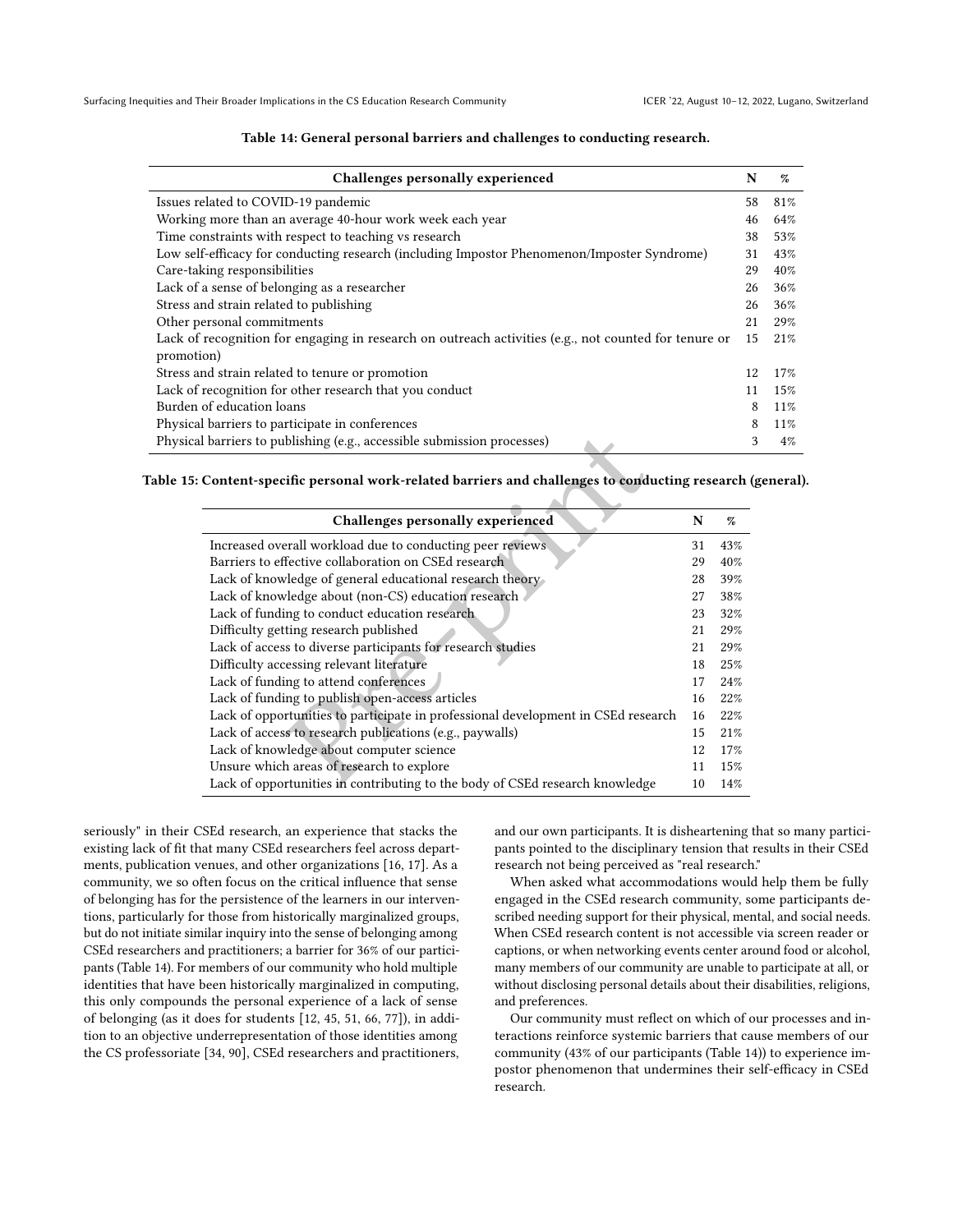<span id="page-11-0"></span>

| <b>Community barriers and challenges</b>                                                | $\mathbf N$ | %   |
|-----------------------------------------------------------------------------------------|-------------|-----|
| Lack of computing education being recognized as a subdiscipline within CS departments   | 44          | 61% |
| Lack of awareness and adoption of practices from other education research fields        | 42          | 58% |
| Lack of knowledge of general educational research theory                                | 39          | 54% |
| Lack of respect for CSEd research as a field                                            | 37          | 51% |
| Lack of replication, reproducibility, and/or meta-analytic studies                      | 30          | 42% |
| Lack of incentives for conducting CSEd research                                         | 29          | 40% |
| Lack of respect for qualitative CSEd research                                           | 29          | 40% |
| Finding researchers to conduct quality peer review                                      | 26          | 36% |
| Lack of funding for PhD programs in CSEd                                                | 26          | 36% |
| Lack of CS education research faculty mentors for PhD Students                          | 25          | 35% |
| Lack of PhD programs in CSEd research                                                   | 25          | 35% |
| Lack of funding for conducting CSEd research                                            | 24          | 33% |
| Lack of breadth across CSEd research topics                                             | 23          | 32% |
| Lack of distributed CSEd research locations across a variety of institutions            | 21          | 29% |
| Lack of free high-quality resources, tools, best practices, and instruments             | 20          | 28% |
| Limited opportunities to collaborate on CSEd research                                   | 20          | 28% |
| Lack of research designed to meet practitioners' needs                                  | 19          | 26% |
| Lack of journals for publishing CSEd research                                           | 18          | 25% |
| Lack of researchers from other fields interested in attending CSEd research conferences | 18          | 25% |
| Lack of methods for linking research and practice                                       | 17          | 24% |
| Lack of awards for exemplary CSEd research                                              | 15          | 21% |
| Lack of publication venues that broadly and consistently value equitable research       | 13          | 18% |
| Lack of secondary research datasets to investigate                                      | 12          | 17% |
| Lack of respect for quantitative CSEd research                                          | 8           | 11% |
| Lack of conference venues for disseminating CSEd research                               | 6           | 8%  |
| Table 17: Community barriers and challenges specifically related to DEI.                |             |     |
|                                                                                         |             |     |
| Barriers and challenges related to DEI                                                  |             | N   |
| of diversity among CSEd research partners/collaborators                                 |             | 31  |
| of diversity among CSEd researchers in the community                                    |             | 31  |
| of diversity among CSEd research community leadership                                   |             | 29  |
| of equitable representation among identities of participants in studies                 |             | 26  |
| of equity-focused CSEd research in the literature                                       |             | 22  |

## Table 16: Community barriers and challenges to conducting CSEd research.

<span id="page-11-1"></span>

| Barriers and challenges related to DEI                                                                | N   | %    |
|-------------------------------------------------------------------------------------------------------|-----|------|
| Lack of diversity among CSEd research partners/collaborators                                          | 31  | 43%  |
| Lack of diversity among CSEd researchers in the community                                             | 31  | 43%  |
| Lack of diversity among CSEd research community leadership                                            | 29  | 40%  |
| Lack of equitable representation among identities of participants in studies                          | 26  | 36%  |
| Lack of equity-focused CSEd research in the literature                                                | 22. | 31\% |
| Lack of equity-focused resources, tools, best practices, and instruments for conducting CSEd research | 21  | 29%  |
| Lack of acceptance of equity-focused CSEd research                                                    | 19  | 26%  |
| Lack of equal opportunities for networking                                                            |     | 24%  |
| Lack of equal opportunities for promotion/tenure                                                      | 16  | 22%  |
| Lack of equal pay compared to peers in my organization                                                |     | 14%  |
| Lack of equal pay compared to peers in CSEd research                                                  |     | 10%  |

# 6.4 Relationship of Time, Research Integrity, Career Progression, and Well-being

One respondent described the need for "the time and money to implement interventions at scale and then measure their long term impact" in order to produce more meaningful CSEd research and evaluations. Arguably, this is the fundamental baseline we should expect from ourselves as a research community, but some of our peers struggle to achieve it.

Across the SLR and responses to our survey, we observed the challenges of connecting CSEd researchers to literature and datasets,

to one another for collaboration, to mentors for professional development, to technical training on data analysis and instrument validation, to gaps in knowledge and practitioner needs, and to funding. Many of these challenges lead to practices that plague the integrity of education research: over-collecting and selectively reporting data, consciously or otherwise, until the hypothesis and/or previous findings are supported; direct use and meta-analysis of randomized-controlled experiments and quasi-experimental design; and post-hoc hypothesizing, instrumentation design, and evaluation after the intervention was delivered or data were collected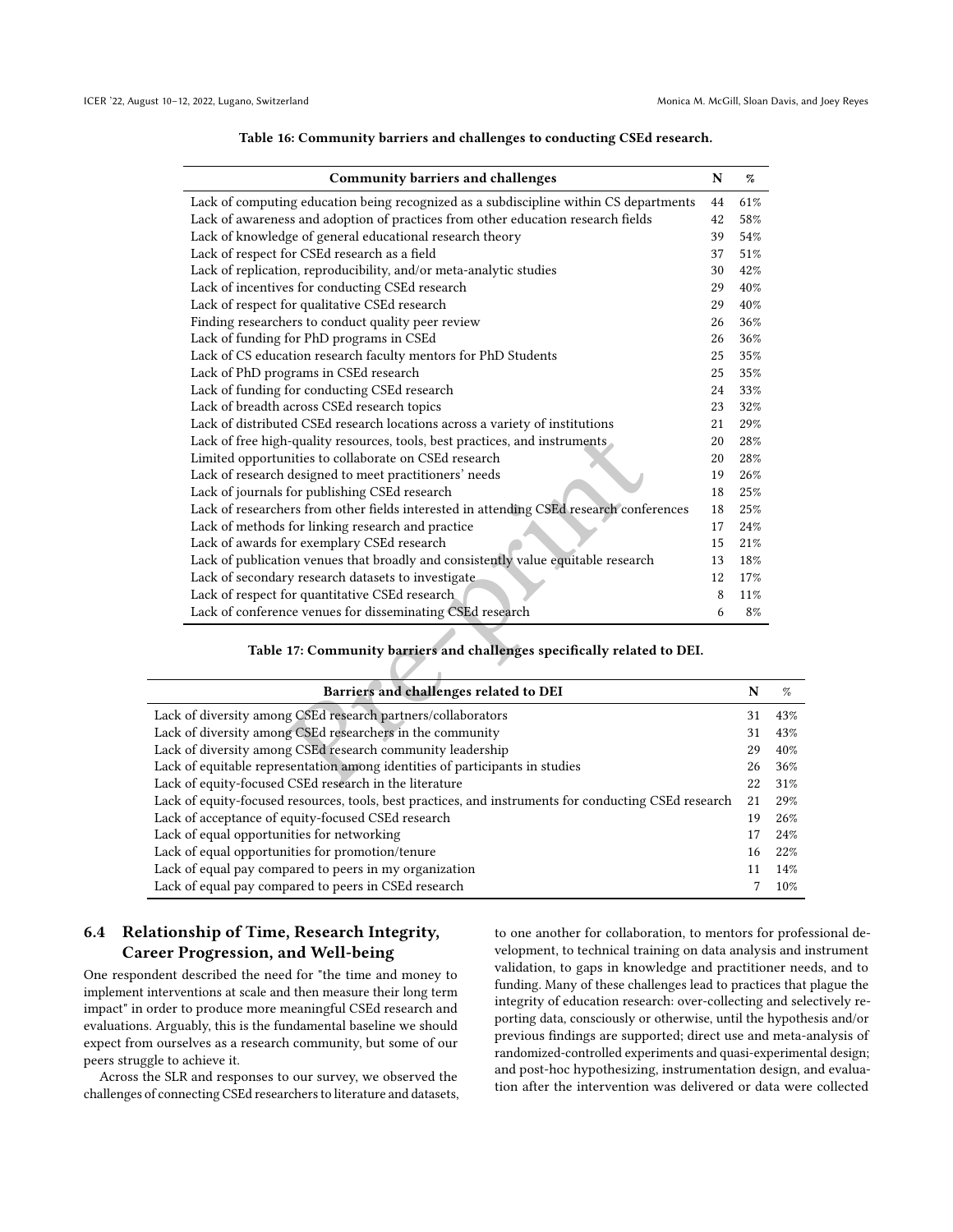[\[15,](#page-13-44) [36,](#page-13-18) [41,](#page-13-31) [52\]](#page-14-44). However, overwhelmingly, the greatest challenge described by participants and the literature is a lack of time.

If individual researchers are consistently expressing the constraint of time, balancing teaching/research/administrative/service/project management/caretaking responsibilities, and a weekly workload well over 40 hours, researchers must consider not only how that impacts their participation and experience when executing their own research, but also how this impacts volunteer participation in the CSEd research community (e.g. conference chair, program committee, peer reviewer, etc.). When experiencing these competing demands, it is difficult for individuals in those volunteer roles to show up with an intentionally inclusive strategy that can sustainably gauge and meet the needs of CSEd researchers, and researchers are even indirectly disincentivized to participate in these roles, knowing that they do not positively impact our career trajectories.

The barriers and challenges of multiple issues of capacity within the CSEd research community produce stacking effects of impostor phenomenon, rejection, burnout, isolation, and systemic barriers and inequities that compromise the satisfaction and impact of members of the CSEd research community [11, 42, 56, 80, 88], particularly for those from historically marginalized groups.

#### 6.5 A Need for Central Leadership

One participant described a need for "more of a commitment to self-examination and self-improvement" within the CSEd research community, which is a succinct and inviting summary for how the community might overcome the noted barriers and challenges. As a young, evolving, and fractured field, there is recognition that measures of collective impact can be put into place (e.g., the U.S. National Science Foundation's Shared Measures initiative [64]) to help assess and guide leadership through a continuous improvement model and to recognize the outcomes of changes that are made over time. [Washington and DeLyser](#page-14-15) provided a springboard for our study and for leadership to address some of the barriers and challenges within the ACM SIGCSE community. Adding the results of our survey can provide more context of the work to be done as well as a strong justification for doing so.

Further, centralized leadership in CSEd research that embodies cultural competence [\[87\]](#page-14-34) can compile information on events, resources, training, and publication venues; set standards for events and media (e.g. accessibility requirements for screen readers, captions, quiet spaces); form affinity groups for networking (e.g. a CSEd research equivalent of organizations like Latinx in AI); and elevate the prestige of volunteer activities and conference publications. Central leadership can direct professional development to address both authorial and editorial biases [\[72\]](#page-14-5). Incentivizing and recognizing participatory design, pre-registration, reproducibility, replication, and meta-analysis studies, and open and large-scale collaborative science can encourage CSEd researchers to adopt these methods [\[7\]](#page-13-34). A unified voice from relevant stakeholders can orient researchers across identities, institutions, and geographies, and equip them to establish working groups that can influence institutions' practices in CSEd.

## 6.6 Limitations

While the study presents significant insights into some of the systemic barriers and challenges CSEd researchers have when conducting research, the results could be further strengthened and more complete by making sure that participants are more representative. This includes additional representation of voices from different countries, novice researchers, researchers from historically marginalized groups, and those researching post-doctoral learners, rural learners, and adult learners. Additional responses across various groups will also provide us with sufficient data to conduct correlations of responses among different subgroups.

Likewise, for-profit and non-profit organizations outside of academia are not as well-represented, meaning that these results may not reflect their unique environments and circumstances. Since we would like to be able to ensure representation across a crosssection of identities and experiences, we will continue to hold the survey open and continue reaching out to researchers in these groups so we can ensure their voices and needs are represented.

A limitation of the data as presented in this paper is the exclusion of most of the open-ended responses that asked in what other ways participants' face barriers and challenges. These thoughtful responses reflect careful consideration of these issues and we look forward to fully analyzing and reporting on these in the future.

# 7 CONCLUSION

Unip[e](#page-14-45)r issues of capacity within<br>
surge the solection, and systemic barriers<br>
solation, and systemic barriers<br>
satisfaction and impact of mem-<br>
satisfaction and impact of mem-<br>
satisfaction and impact of mem-<br>
satisfaction Barriers and challenges, particularly those that are systemic, can have serious impact on CSEd researchers and our community at a time when there is a great need to understand promising practices for implementing in the classroom. This can cause feelings of frustration, stress, anxiety, and impostor phenomenon impacting researchers' self-efficacy, interest in conducting research, output, and career progression. While there has been extensive discussion between multiple disciplines regarding supporting education researchers across a multitude of factors, there is particular urgency in CSEd as the capacity, access, participation, and experiences of its learners, practitioners, and researchers continues to be stunted by this array of barriers.

As reflected in our study, this is due in part to systemic exclusion and perpetuation of inequities toward our members from historically marginalized groups. CSEd research is (comparatively) new enough that researchers, particularly novices, those from historically marginalized groups, and those who are under-resourced, may be unaware of or may feel unwelcome at certain venues, and may be disadvantaged when it comes to CSEd professional and career development. We owe it to ourselves as a community to further identify these barriers and challenges and prioritize those that are most likely to inhibit the identification of promising educational practices. We must work to find actionable and sustainable solutions from a unified perspective as an inclusive community that is responsive to the various needs of all of our members to ensure that we positively facilitate the capacity for, access to, and participation and experiences in CSEd research.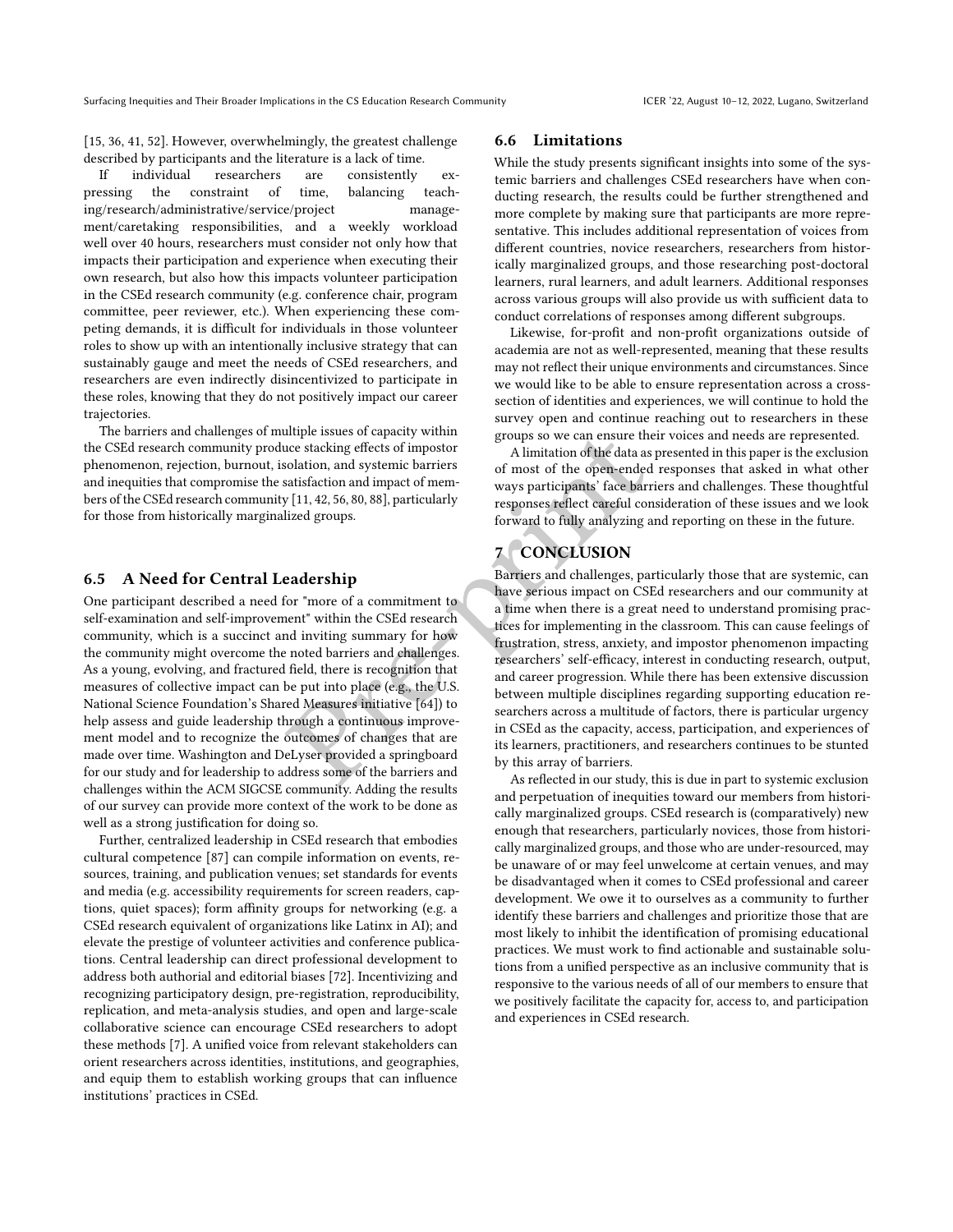## ACKNOWLEDGMENTS

This material is based upon work supported by the U.S. National Science Foundation under Grant Nos. 1757402 and 1933671. Any opinions, findings, and conclusions or recommendations expressed in this material are those of the author(s) and do not necessarily reflect the views of the National Science Foundation.

#### **REFERENCES**

- <span id="page-13-17"></span>[1] Alireza Ahadi, Arto Hellas, Petri Ihantola, Ari Korhonen, and Andrew Petersen. 2016. Replication in computing education research: researcher attitudes and experiences. In Proceedings of the 16th Koli calling international conference on computing education research. 2–11.
- <span id="page-13-39"></span>[2] Ahmed Al-Zubidy, Jeffrey C Carver, Sarah Heckman, and Mark Sherriff. 2016. A (updated) review of empiricism at the sigcse technical symposium. In Proceedings of the 47th ACM Technical Symposium on Computing Science Education. 120–125.
- <span id="page-13-5"></span>[3] Sharnnia Artis, MC Shavers, S LeSure, BM Spencer, and AP Joshi. 2018. Reframing and Reimagining the Doctoral Student Narrative: Black Women's Experiences in Engineering and Computer Science. In American Society for Engineering Education Annual Conference & Exposition.
- <span id="page-13-24"></span>[4] Association of Computing Machinery. 2021. ACM Primary Article Templates AND Publication Workflow. https://www.acm.org/publications/taps/word[template-workflow](https://www.acm.org/publications/taps/word-template-workflow)
- <span id="page-13-25"></span>[5] Association of Computing Machinery. 2021. ACM Web Accessibility Statement. <https://www.acm.org/accessibility>
- <span id="page-13-32"></span>[6] Association of Computing Machinery. 2021. Open Access Publication and ACM. <https://www.acm.org/publications/openaccess>
- <span id="page-13-34"></span>[7] Sara E Brownell and Kimberly D Tanner. 2012. Barriers to faculty pedagogical change: Lack of training, time, incentives, and. . . tensions with professional identity? CBE—Life Sciences Education 11, 4 (2012), 339–346.
- <span id="page-13-28"></span>[8] J.D. Burge, J.O. Thomas, and R. Yamaguchi. 2017. Black Comen in Computing: A Research Agenda. Final Conference Report. https://blackcomputeher.org/wp[content/uploads/2018/01/2017-Black-women-in-computing-conference\\_Final](https://blackcomputeher.org/wp-content/uploads/2018/01/2017-Black-women-in-computing-conference_Final-report.pdf)[report.pdf](https://blackcomputeher.org/wp-content/uploads/2018/01/2017-Black-women-in-computing-conference_Final-report.pdf)
- <span id="page-13-26"></span>[9] Hugh Burkhardt and Alan H Schoenfeld. 2003. Improving educational research: Toward a more useful, more influential, and better-funded enterprise. Educational researcher 32, 9 (2003), 3–14.
- <span id="page-13-41"></span>[10] Paulo Carvalho, Bryan G Cook, Joshua de Leeuw, Emily Fyfe, Hunter Gehlbach, Robert Goldstone, Matthew C Makel, David Thomas Mellor, Amanda Montoya, Benjamin Motz, et al. 2019. Actions for Increasing the Credibility of Educational Research. (2019).
- <span id="page-13-37"></span>[11] Devasmita Chakraverty. 2019. Impostor phenomenon in STEM: Occurrence, attribution, and identity. Studies in Graduate and Postdoctoral Education (2019).
- <span id="page-13-42"></span>[12] Sapna Cheryan, Victoria C Plaut, Paul G Davies, and Claude M Steele. 2009. Ambient belonging: How stereotypical cues impact gender participation in computer science. Journal of personality and social psychology 97, 6 (2009), 1045.
- <span id="page-13-36"></span>[13] Mike Clancy, John Stasko, Mark Guzdial, Sally Fincher, and Nell Dale. 2001. Models and areas for CS education research. Computer Science Education 11, 4 (2001), 323–341.
- <span id="page-13-13"></span>[14] Tony Clear. 2006. Valuing computer science education research?. In Proceedings of the 6th Baltic Sea conference on Computing education research: Koli Calling 2006. 8–18.
- <span id="page-13-44"></span>[15] Bryan G Cook, John Wills Lloyd, David Mellor, Brian A Nosek, and William J Therrien. 2018. Promoting open science to increase the trustworthiness of evidence in special education. Exceptional Children 85, 1 (2018), 104–118.
- <span id="page-13-9"></span>[16] Stephen Cooper. 2014. Future Directions in Computing Education Summit Part Two: Institutional Challenges to Supporting and Growing Computing Education Research. Technical Report. Stanford InfoLab.
- <span id="page-13-15"></span>[17] Steve Cooper, Jeff Forbes, Armando Fox, Susanne Hambrusch, Andrew Ko, and Beth Simon. 2016. The Importance of Computing Education Research. arXiv preprint arXiv:1604.03446 (2016).
- <span id="page-13-20"></span>[18] Steve Cooper, Shuchi Grover, Mark Guzdial, and Beth Simon. 2014. A future for computing education research. Commun. ACM 57, 11 (2014), 34–36.
- <span id="page-13-10"></span>[19] Tom Crick. 2017. Computing education: An overview of research in the field. London: Royal Society (2017).
- <span id="page-13-11"></span>[20] Tom Crick, James H Davenport, Alan Hayes, Alastair Irons, and Tom Prickett. 2021. Supporting Early-Career Academics in the UK Computer Science Community. In Computing Education Practice 2021. 33–36.
- <span id="page-13-40"></span>[21] Sloan Davis, Jason Ravitz, and Juliane Blazevski. 2018. Evaluating computer science professional development models and educator outcomes to ensure equity. In 2018 Research on Equity and Sustained Participation in Engineering, Computing, and Technology (RESPECT). IEEE, 1-4.
- <span id="page-13-16"></span>[22] Adrienne Decker and Monica M McGill. 2017. Pre-college computing outreach research: Towards improving the practice. In Proceedings of the 2017 ACM SIGCSE Technical Symposium on Computer Science Education. 153–158.
- <span id="page-13-38"></span>[23] David DeMatthews, David Knight, Pedro Reyes, Amber Benedict, and Rebecca Callahan. 2020. From the field: Education research during a pandemic. Educational Researcher 49, 6 (2020), 398–402.
- <span id="page-13-21"></span>[24] Paul Denny, Brett A. Becker, Michelle Craig, Greg Wilson, and Piotr Banaszkiewicz. 2019. Research This! Questions that computing educators most want computing education researchers to answer. ICER 2019 - Proceedings of the 2019 ACM Conference on International Computing Education Research (2019), 259–267.<https://doi.org/10.1145/3291279.3339402>
- <span id="page-13-30"></span>[25] Jordan Esiason, Rebecca Zarch, Stacey Sexton, and Alan Peterfreund. 2020. A Baseline Analysis of the Research Questions of NSF-Funded Research-Practice Partnerships and the Knowledge They Generate. In 2020 Research on Equity and Sustained Participation in Engineering, Computing, and Technology (RESPECT), Vol. 1. IEEE, 1–2.
- <span id="page-13-33"></span>[26] European Commission. 2021. Open Access. [https://ec.europa.eu/info/research](https://ec.europa.eu/info/research-and-innovation/strategy/goals-research-and-innovation-policy/open-science/open-access_en)[and-innovation/strategy/goals-research-and-innovation-policy/open](https://ec.europa.eu/info/research-and-innovation/strategy/goals-research-and-innovation-policy/open-science/open-access_en)[science/open-access\\_en](https://ec.europa.eu/info/research-and-innovation/strategy/goals-research-and-innovation-policy/open-science/open-access_en)
- <span id="page-13-7"></span>[27] Andreas Fejes and Erik Nylander. 2017. The economy of publications and citations in educational research: What about the 'Anglophone bias'? Research in education 99, 1 (2017), 19–30.
- <span id="page-13-0"></span>[28] Abby L. Ferber and Dena R. Samuels. n.d.. SWS Factsheet: Oppression Without Bigots. [https://socwomen.org/wp-content/uploads/2018/03/fact\\_3-2010](https://socwomen.org/wp-content/uploads/2018/03/fact_3-2010-oppression.pdf) [oppression.pdf](https://socwomen.org/wp-content/uploads/2018/03/fact_3-2010-oppression.pdf)
- <span id="page-13-8"></span>[29] Sarahanne M Field and Maarten Derksen. 2021. Experimenter as automaton; experimenter as human: exploring the position of the researcher in scientific research. European Journal for Philosophy of Science 11, 1 (2021), 1–21.
- <span id="page-13-22"></span>[30] Sally Fincher and Josh Tenenberg. 2006. Using theory to inform capacity-building: Bootstrapping communities of practice in computer science education research. Journal of Engineering Education 95, 4 (2006), 265–277.
- <span id="page-13-12"></span>Sue Fitzgerald, Brian Hanks, and Renée McCauley. 2010. Collaborative research in computer science education: A case study. In Proceedings of the 41st ACM technical symposium on Computer science education. 305–309.
- <span id="page-13-4"></span>[32] Carol L Fletcher and Jayce R Warner. 2021. CAPE: a framework for assessing equity throughout the computer science education ecosystem. Commun. ACM 64, 2 (2021), 23–25.
- <span id="page-13-2"></span>[33] Henry T Frierson Jr. 1990. The situation of Black educational researchers: Continuation of a crisis. Educational Researcher 19, 2 (1990), 12–17.
- <span id="page-13-1"></span>[34] Nikolas Gordon and Omar Alam. 2021. The Role of Race and Gender in Teaching Evaluation of Computer Science Professors: A Large Scale Analysis on Rate-MyProfessor Data. In Proceedings of the 52nd ACM Technical Symposium on Computer Science Education. 980–986.
- <span id="page-13-6"></span>[35] Martyn Hammersley and Roger Gomm. 1997. Bias in social research. Sociological research online 2, 1 (1997), 7–19.
- <span id="page-13-18"></span>[36] Qiang Hao, David H Smith IV, Naitra Iriumi, Michail Tsikerdekis, and Amy J Ko. 2019. A systematic investigation of replications in computing education research. ACM Transactions on Computing Education (TOCE) 19, 4 (2019), 1–18.
- <span id="page-13-43"></span><span id="page-13-35"></span><span id="page-13-31"></span><span id="page-13-29"></span><span id="page-13-27"></span><span id="page-13-23"></span><span id="page-13-19"></span><span id="page-13-14"></span><span id="page-13-3"></span>[37] Orit Hazzan, Yael Dubinsky, Larisa Eidelman, Victoria Sakhnini, and Mariana Teif. 2006. Qualitative research in computer science education. Acm Sigcse Bulletin 38, 1 (2006), 408–412.
- Exertit Constraints (and Michael Tem[p](https://blackcomputeher.org/wp-content/uploads/2018/01/2017-Black-women-in-computing-conference_Final-report.pdf)elations/Apply the Conditions/Apply the research. European Journal for Philosoph<br>
1903. ACM Web Accessibility Statement.<br>
1903. ACM Web Accessibility Statement<br>
201. Open Access Publica [38] Arto Hellas, Albina Zavgorodniaia, and Juha Sorva. 2020. Crowdsourcing in computing education research: Case Amazon MTurk. In Koli Calling'20: Proceedings of the 20th Koli Calling International Conference on Computing Education Research.  $1 - 5$ .
	- [39] Aleata Hubbard Cheuoua. 2021. Confronting Inequities in Computer Science Education: A Case for Critical Theory. In Proceedings of the 52nd ACM Technical Symposium on Computer Science Education. 425–430.
	- [40] Jo-anne Hughson, Robyn Woodward-Kron, Anna Parker, John Hajek, Agnese Bresin, Ute Knoch, Tuong Phan, and David Story. 2016. A review of approaches to improve participation of culturally and linguistically diverse populations in clinical trials. Trials 17, 1 (2016), 1–10.
	- [41] Petri Ihantola, Arto Vihavainen, Alireza Ahadi, Matthew Butler, Jürgen Börstler, Stephen H Edwards, Essi Isohanni, Ari Korhonen, Andrew Petersen, Kelly Rivers, et al. 2015. Educational data mining and learning analytics in programming: Literature review and case studies. Proceedings of the 2015 ITiCSE on Working Group Reports (2015), 41–63.
	- [42] Lisa M Jaremka, Joshua M Ackerman, Bertram Gawronski, Nicholas O Rule, Kate Sweeny, Linda R Tropp, Molly A Metz, Ludwin Molina, William S Ryan, and S Brooke Vick. 2020. Common academic experiences no one talks about: Repeated rejection, impostor syndrome, and burnout. Perspectives on Psychological Science 15, 3 (2020), 519–543.
	- [43] Mike Joy, Jane Sinclair, Shanghua Sun, Jirarat Sitthiworachart, and Javier López-González. 2009. Categorising computer science education research. Education and Information Technologies 14, 2 (2009), 105–126.
	- [44] Khalid S Khan, Regina Kunz, Jos Kleijnen, and Gerd Antes. 2003. Five steps to conducting a systematic review. Journal of the royal society of medicine 96, 3 (2003), 118–121.
	- [45] Lily T Ko, Rachel R Kachchaf, Maria Ong, and Apriel K Hodari. 2013. Narratives of the double bind: Intersectionality in life stories of women of color in physics, astrophysics and astronomy. In AIP Conference Proceedings, Vol. 1513. American